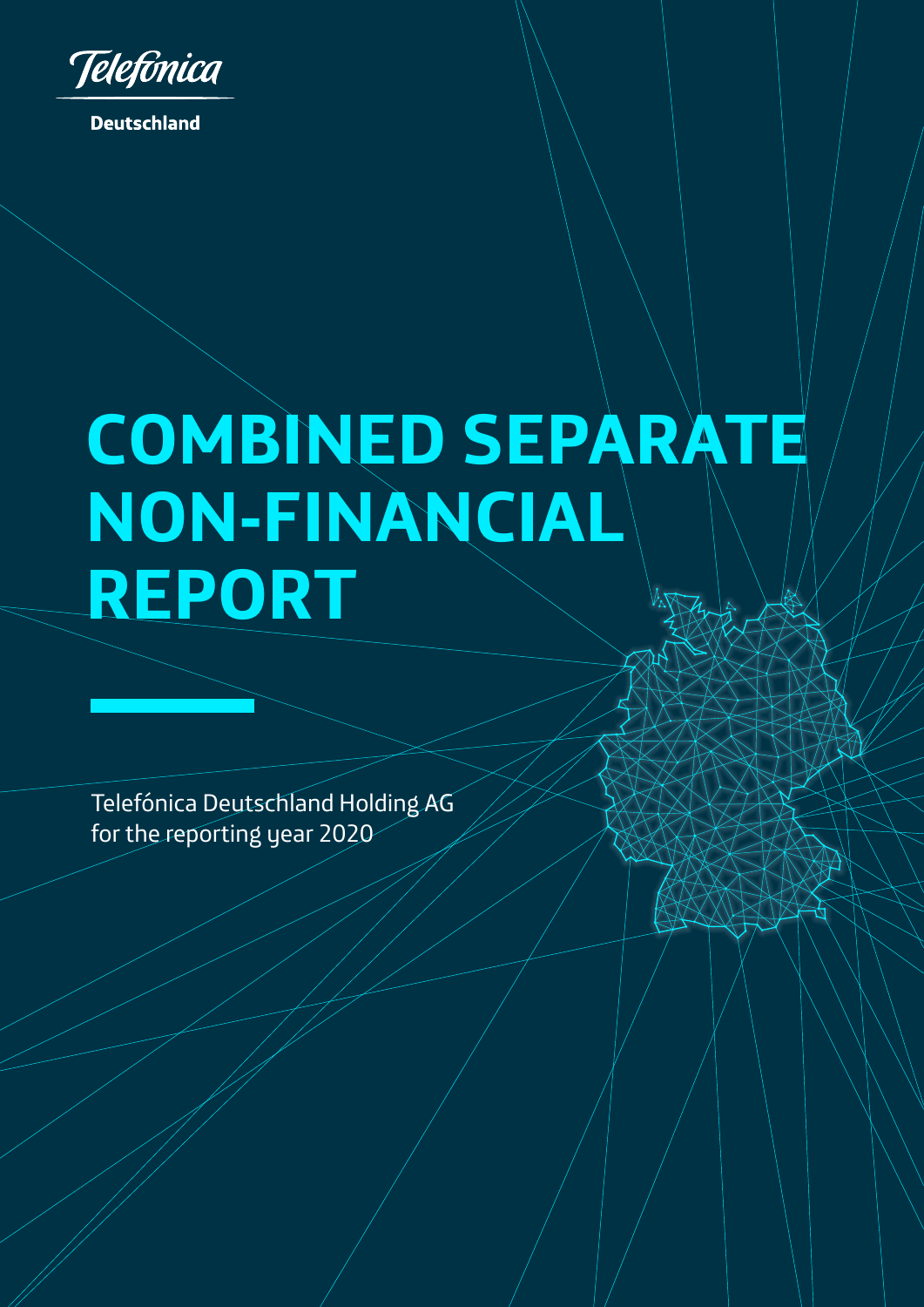# **CONTENTS**

#### **[03 About this report](#page-2-0)**

- **[04 Business activities of the](#page-3-0)  [Telefónica Deutschland Group](#page-3-0)**
- **[05 Identification of the material non-financial](#page-4-0)  [topics and risks](#page-4-0)**
- **[07 Governance for responsible corporate management](#page-6-0)**

#### **[09 Material non-financial topics](#page-8-0)**

- [09 Customer satisfaction](#page-8-0)
- [13 Data protection and information security](#page-12-0)
- $16$  Energy and  $CO<sub>2</sub>$
- [20 Attractiveness as an employer](#page-19-0)
- [22 Anti-corruption and conflicts of interest](#page-21-0)
- **[24 Independent Practitioner's Report](#page-23-0)**
- **[26 Imprint](#page-25-0)**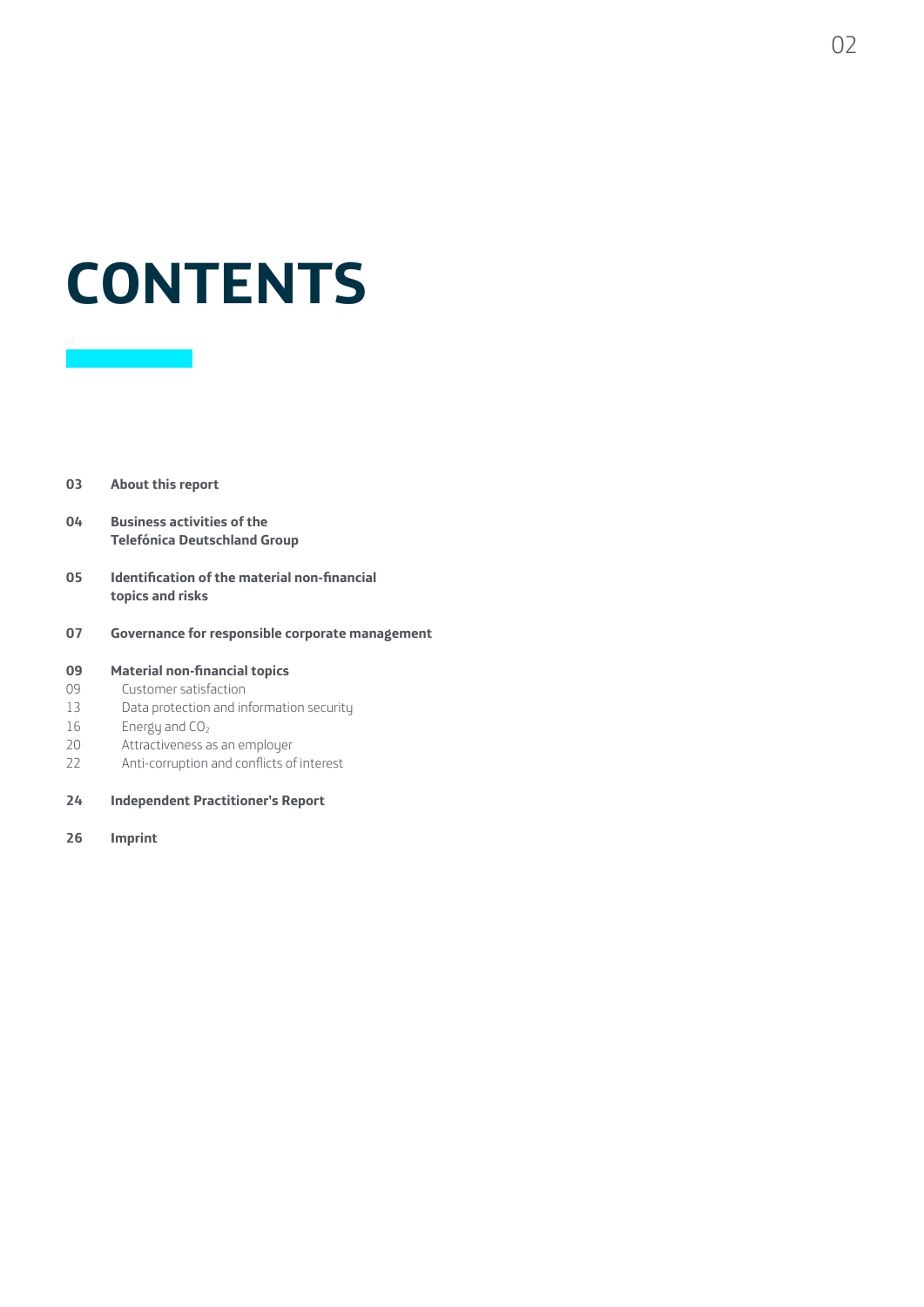# <span id="page-2-0"></span>**ABOUT THIS REPORT**

Telefónica Deutschland Holding AG has prepared the Combined Separate Non-Financial Report for the Telefónica Deutschland Group in accordance with Section 315b, c of the German Commercial Code (HGB) in conjunction with 289b - 289e HGB. This report will be published on the website [www.telefonica.de/nfs](http://www.telefonica.de/nfs) on 3 March 2021.

The Non-Financial Report was audited by the external audit firm PricewaterhouseCoopers GmbH in accordance with the ISAE 3000 (Revised) standard with limited assurance.

In preparing the Non-Financial Report, we based our descriptions of the concepts and presentation of the various key performance indicators (KPIs) in particular on the GRI Standards. References to disclosures made outside of the Combined Management Report relate to supplementary information and do not constitute part of the Combined Separate Non-Financial Report.

For comprehensive sustainability reporting in accordance with the GRI Standards ("Comprehensive" option), please see our Corporate Responsibility Report, which will be available at [www.telefonica.de/responsibility](http://www.telefonica.de/responsibility) from May 2021.

We took comprehensive steps during the coronavirus pandemic in 2020 to meet our customers' expectations regarding reliable network operation and basic communication needs. At the same time, we introduced all the necessary measures to protect our staff in these extraordinary times. A detailed account of the pandemic and our handling of its impacts can be found on the [coronavirus](https://www.telefonica.de/infoseite-telefonica-o2-corona.html)  [information page](https://www.telefonica.de/infoseite-telefonica-o2-corona.html).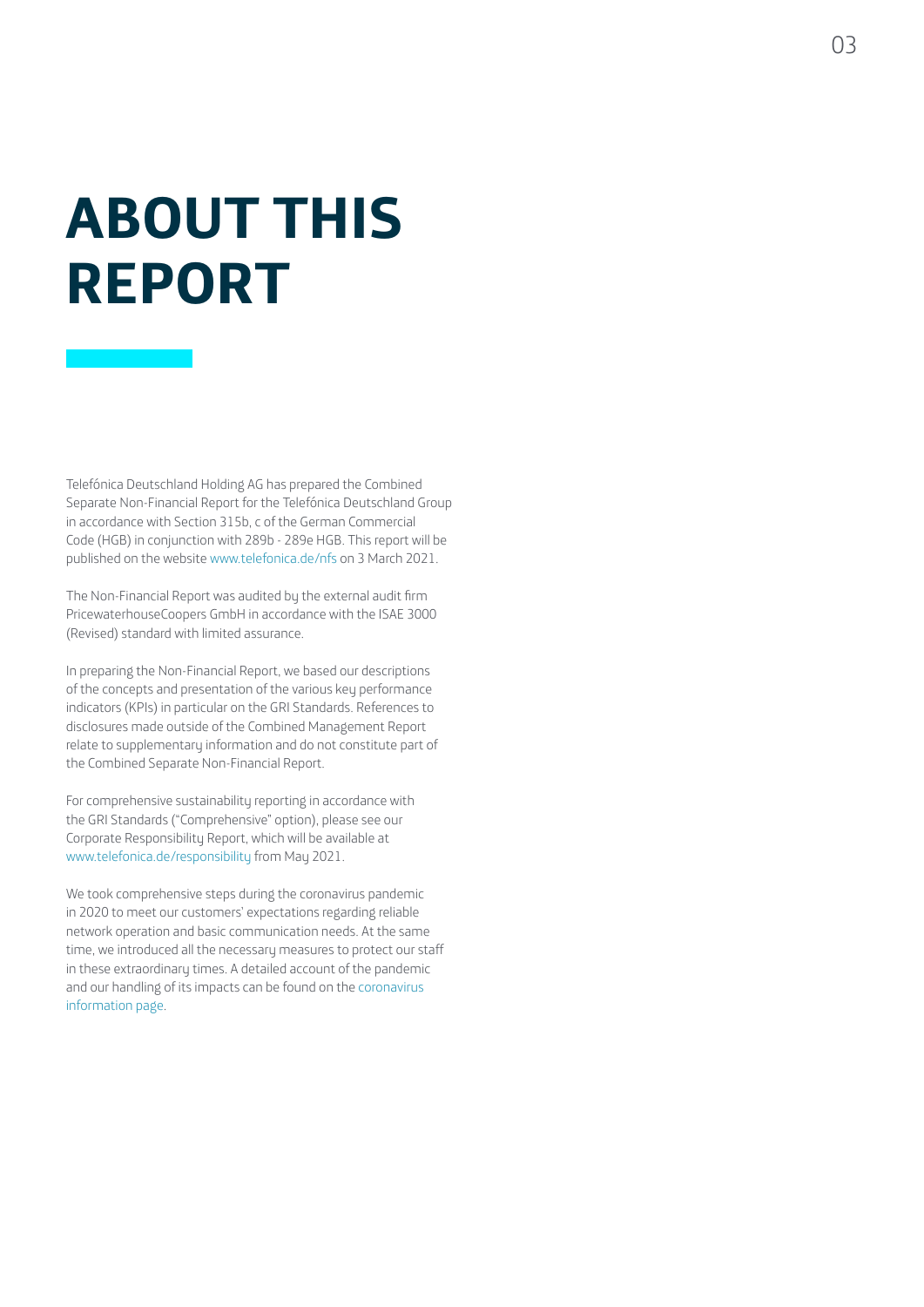# <span id="page-3-0"></span>**BUSINESS ACTIVITIES OF THE TELEFÓNICA DEUTSCHLAND GROUP**

The Telefónica Deutschland Group is one of the three leading integrated network operators in Germany. We offer mobile and fixed services for private and business customers as well as innovative digital products and services. In addition, our numerous wholesale partners purchase extensive mobile communications services from us.

In the mobile sector, we serve the demand for mobile services as a consequence of the digitalisation of ever more areas of life. With a total of 44.3 million mobile accesses as of 31 December 2020, we are a leading provider in this market. In 2020, at EUR 5,307 million, mobile services were the most important revenue stream for the Telefónica Deutschland Group (70.5% of total volume). In this area, we offer private and business customers mobile voice and data services both on a contractual basis (postpaid) and in the prepaid segment. The basis for this is our mobile communications network. We offer nationwide fixed services to complement our mobile services. Our DSL retail customer base amounted to approximately 2.3 million as of year-end 2020. We belong to the Telefónica, S.A. Group, one of the world's largest telecommunications companies.

The Telefónica Deutschland Group's business model is described in detail in the "Basic information on the Group" section of the [Combined Management Report 2020.](https://www.telefonica.de/annualreport)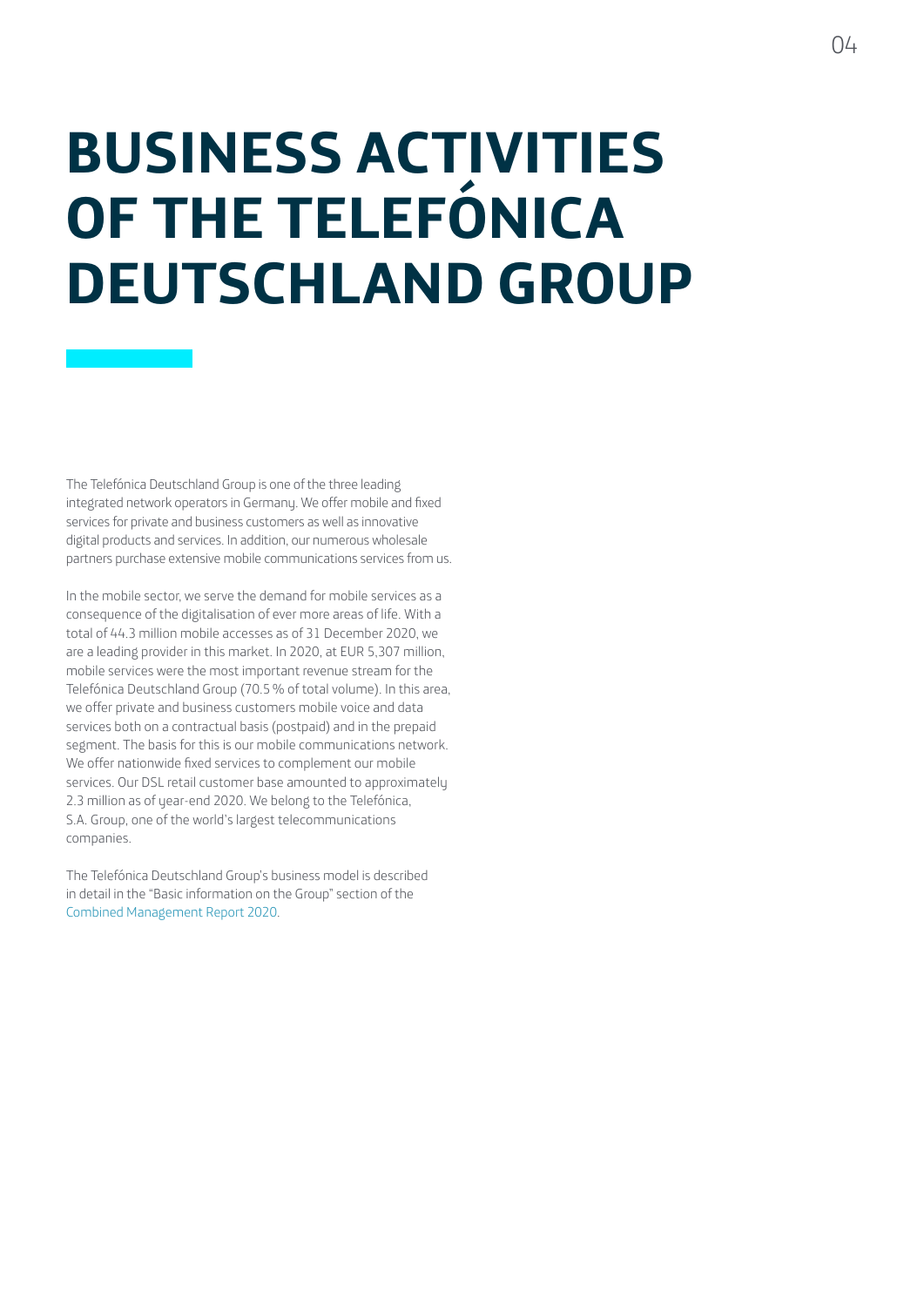# <span id="page-4-0"></span>**IDENTIFICATION OF THE MATERIAL NON-FINANCIAL TOPICS AND RISKS**

## Process of preparing the Non-Financial Report

To prepare the 2020 Non-Financial Report, we analysed and evaluated sustainability issues in terms of the requirements pursuant to Section 289c HGB – based on the CSR Directive Implementation Act (CSR-RUG). The Telefónica Deutschland Group's CR strategy had initially been laid out up to the end of 2020 in the Responsible Business Plan. The new 2025 CR strategy was developed in the reporting year and will replace the previous Responsible Business Plan from 2021. This was based on a materiality analysis conducted in 2020; here, a structured method was used to identify seven areas of action and 24 potentially material topics for the Telefónica Deutschland Group and then assign them to a materiality matrix.

In the process, the impact of the business activities, the short-term business relevance to the Telefónica Deutschland Group and the stakeholder relevance were ascertained. For this, we drew on quantitative customer and employee surveys, qualitative expert interviews with customers, suppliers, NGO representatives, analysts, investors and association representatives, workshops with senior management and company-, market- and sector-specific studies. The process of identifuing the two perspectives of relevance for the Non-Financial Report – impacts and business relevance – is explained in detail below.

#### **Impact analysis and examination of short-term business relevance**

In the course of the materiality analysis, an impact analysis was performed that identified the material impacts of the Telefónica Deutschland Group's business activities in relation to the potentially relevant topics all along the value chain, from mining of raw materials and production within our supply chain to sites, usage and waste management. In addition to the impact analysis, we used set evaluation aspects to determine the relevance to business of the topics identified as material. The focus here was on topics that are relevant to the course of business, the business result and the situation of the Telefónica Deutschland Group in the financial year 2020.

The results generated were subsequently discussed with the Management Board and were then approved.

#### **Results of the materiality analysis**

The analysis identified the following seven topics as being material:

#### **G 01**

| <b>MATERIAL TOPICS:</b>                            |
|----------------------------------------------------|
| Governance for responsible corporate management    |
| Customer relations, product and service experience |
| Network quality and coverage                       |
| Data protection and information security           |
| Energy and $CO2$                                   |
| Attractiveness as an employer                      |
| Anti-corruption and conflicts of interest          |

Of the seven material topics, the three topics of energy and  $CO<sub>2</sub>$ , attractiveness as an employer, and anti-corruption and conflicts of interest can be assigned to the aspects of environmental and employee matters as well as anti-corruption/anti-bribery as cited in Section 289c HGB.

Additionally, the topics of customer relations, product and service experience, network quality and coverage, and data protection and information security were identified as being material to the Non-Financial Report. Network quality and coverage as well as customer relations, product and service experience are reported on as part of the customer satisfaction area of action. The topic of governance for responsible corporate management was likewise identified as a material topic. We address this in the introduction to this Non-Financial Report. The other topics stated which go above and beyond the aspects listed in Section 289c HGB are highly relevant to the business of the Telefónica Deutschland Group. Likewise, the company's activities have relevant impacts on these topics.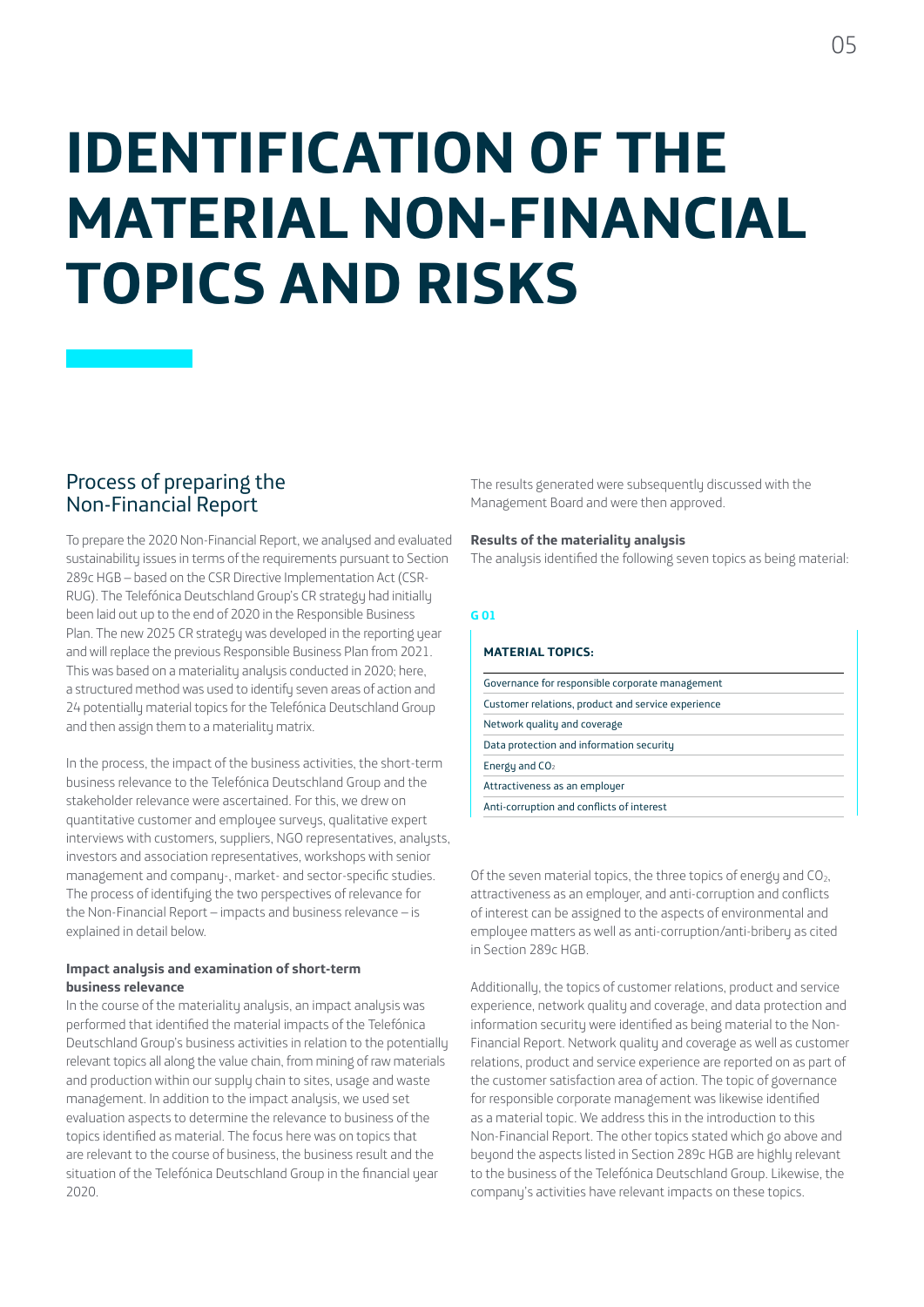We again rated the aspect of human rights as not material within the meaning of Section 289c HGB as its business relevance remained below our threshold for this financial year in the analysis. This is due to our estimation that we only have a significant influence in this area within our own operations and those of our direct suppliers. Human rights aspects are also managed and additionally guaranteed within our material topics and by means of our sustainable supply chain management. We nevertheless consider this to be a fundamentally important topic and we recognise its general sociopolitical relevance. We therefore report in detail on our voluntary commitments and measures in relation to this aspect in our CR Report and online at [www.telefonica.de/human-rights](http://www.telefonica.de/human-rights).

Unlike in the previous year's analysis, sustainable innovations are no longer classified as a material topic. We do, however, report on this topic in our CR Report under "Digital sustainability innovations".

## Determination of the material non-financial risks

The analysis of the business relevance of the identified non-financial topics was followed by an assessment of the risk scenarios in terms of their probability of occurrence and their potential to have a detrimental impact. In line with the criteria of established risk management, we performed a net assessment of the risks. A detailed description of the processes can be found in the "Risk and opportunity management" section of the [2020](https://www.telefonica.de/annualreport)  [Combined Management Report.](https://www.telefonica.de/annualreport)

Based on the probability of occurrence already determined, a conservative approach was adopted in which risks were considered with a probability of occurrence deemed to be "likely" or "highly likely". The potential for the risks to have a detrimental impact on the relevant aspects was determined on the basis of criteria relating to the severity of the impacts on an aspect, the number of people actually or potentially affected and the possibility of restoring the original condition before the impact occurred. In this risk assessment, we identified the potential for a material risk pursuant to Section 289c HGB in the area of customer satisfaction, which we are counteracting with comprehensive measures (see "Customer satisfaction" chapter).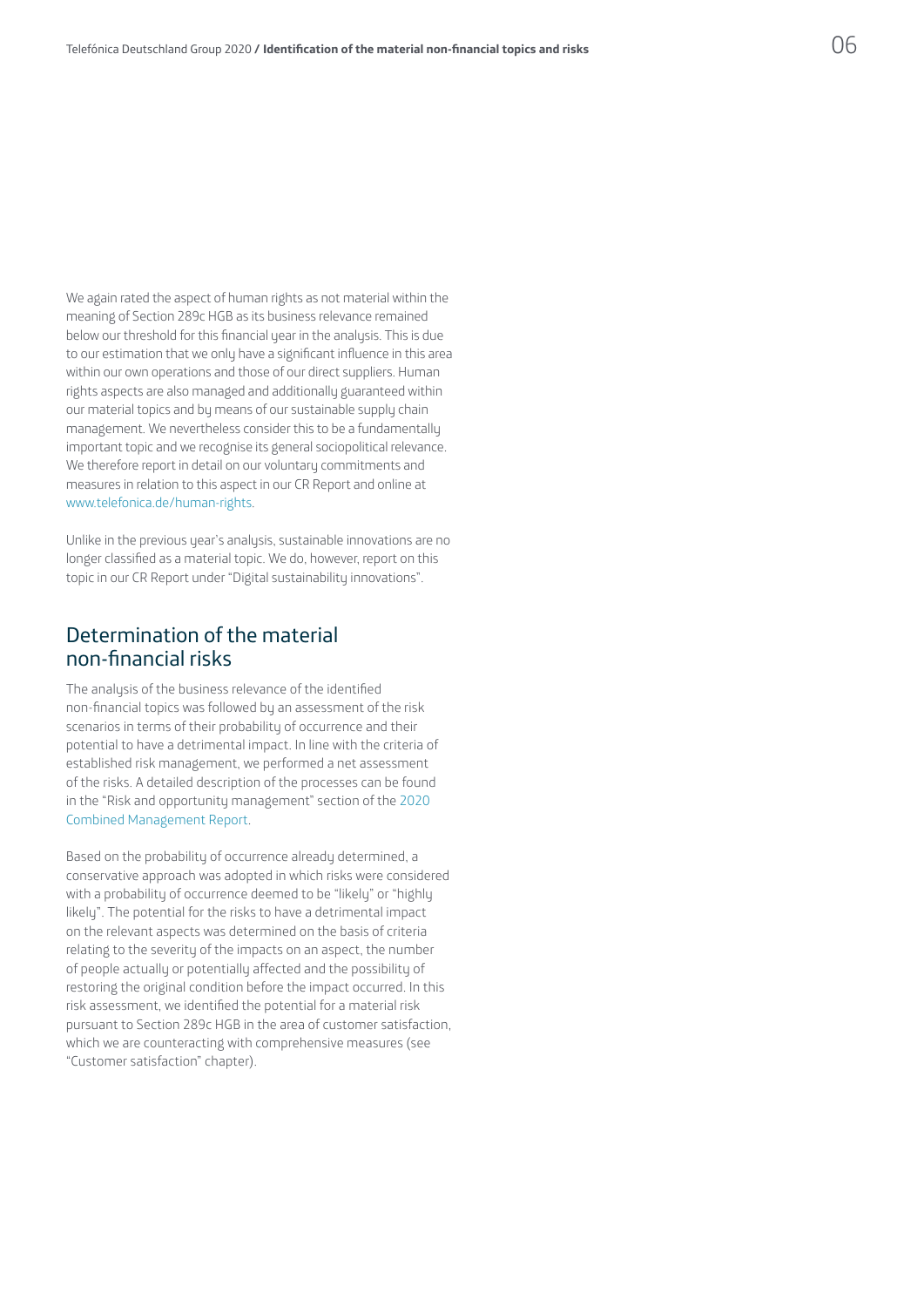# <span id="page-6-0"></span>**GOVERNANCE FOR RESPONSIBLE CORPORATE MANAGEMENT**

## Governance for responsible corporate management secures sustainable value creation

We want to use digitalisation for the benefit of people, strengthen the connections between them and contribute to the achievement of climate targets on the basis of digitalisation. At the same time, in the interests of governance for responsible corporate management, we keep an eye on the impacts that all of our business activities have on people and the environment. We want to guarantee this all along the value chain and at all company levels. We aim to use technological innovations to solve societal challenges and promote sustainable development.

The Telefónica Deutschland Group's [Business Principles](https://www.telefonica.de/geschaeftsgrundsaetze) document our understanding of governance for responsible corporate management on the basis of ethical principles, corporate standards and behaviour patterns. These are derived from the three fundamental values of integrity, reliability and transparency, and serve as a binding code of conduct that sets benchmarks for our involvement in business life. The Business Principles are directed at the employees, business partners, shareholders and the company as a whole. To reinforce the earnestness of our approach, all the staff including the Management Board are given regular mandatory training in observance of the Business Principles.

#### **T 01**

| <b>GOVERNANCE</b>                                                                                      |      |      |      |      |
|--------------------------------------------------------------------------------------------------------|------|------|------|------|
|                                                                                                        | UNIT | 2020 | 2019 | 2018 |
| Proportion of employees and<br>directors given training in the<br><b>Business Principles and Human</b> |      |      |      |      |
| Rights <sup>1</sup>                                                                                    | $\%$ | 95.8 | 96.8 | 78 N |

<sup>1</sup> Proportion based on the number of employees of Telefónica Germany GmbH & Co. OHG excluding employees on sabbatical and external consultants (employee base 7,717, previous year 7,885). The calculation includes the completed trainings of the last three years. For 2020, this means 7,390 completed trainings from 1 January 2018 to 31 December 2020.

The Management Board and Supervisory Board of Telefónica Deutschland Holding AG additionally feel they have an obligation to observe the principles of transparent corporate governance and regularly concern themselves with the requirements of the German Corporate Governance Code. The Code stipulates standards for the supervision and management of listed companies. The Management Board manages the company on its own responsibility and in the interests of the company with the aim of achieving sustainable value creation. It is supervised in this and offered advice by the Supervisory Board. All measures and decisions of fundamental significance to the company are executed on the basis of close consultation between the Management Board and the Supervisory Board. The Management Board and Supervisory Board provide information about our corporate governance in Telefónica Deutschland Holding AG's Management Declaration, which includes the [Compliance Declaration.](https://www.telefonica.de/declaration-of-compliance)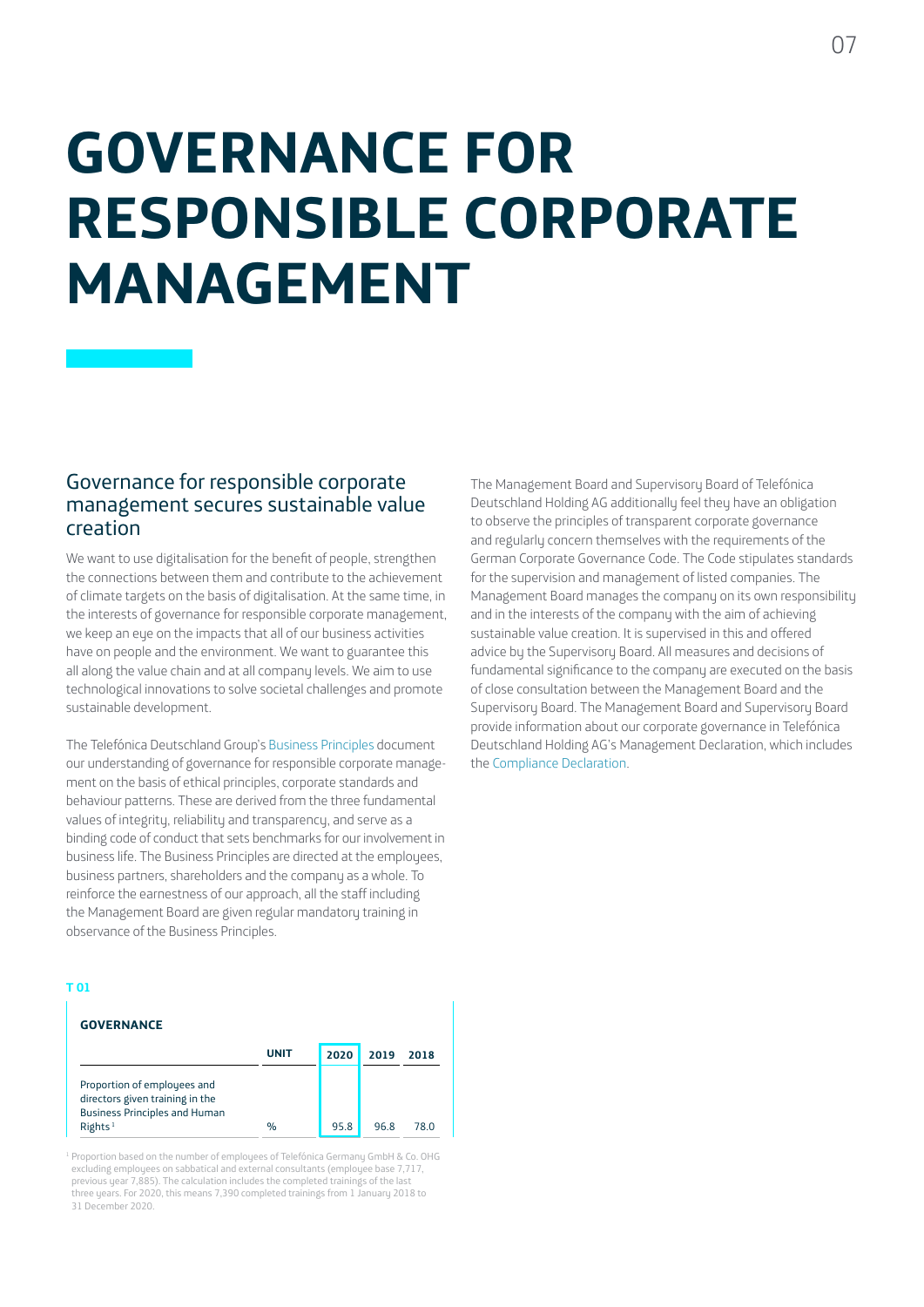We use management bonuses as an incentive for the achievement of company targets. In addition to financial performance indicators, which have a weighting of 80%, there are other criteria that apply in the area of corporate responsibility. These are summarised in a CSR index with a weighting of 20%. They also have specific weightings in relation to the bonuses:

#### **G 02**



Our CR strategy is approved by the Management Board, is an integral part of the Telefónica Deutschland Group's corporate strategy and takes into account the global sustainability strategy of the Telefónica, S.A. Group. We have established clear governance structures and processes in order to put the guiding principles and requirements into day-to-day practice. The Responsible Business Plan is the key management tool at the disposal of the CR department which is responsible for sustainability management and serves as the framework for the sustainability targets and activities of the departments and company sites.

As an executive department, the CR department is assigned to the Management Board division Legal and Corporate Affairs of Telefónica Deutschland Holding AG and reports directly to the Management Board member responsible for Legal and Corporate Affairs. The Supervisory Board is integrated into the creation of the Non-Financial Report for the fulfilment of the requirements pursuant to Section 315b in conjunction with 289b HGB. The Supervisory Board discusses the findings of the audit of the Non-Financial Report and the related performance indicators with the auditors and then passes a resolution based on its own audit.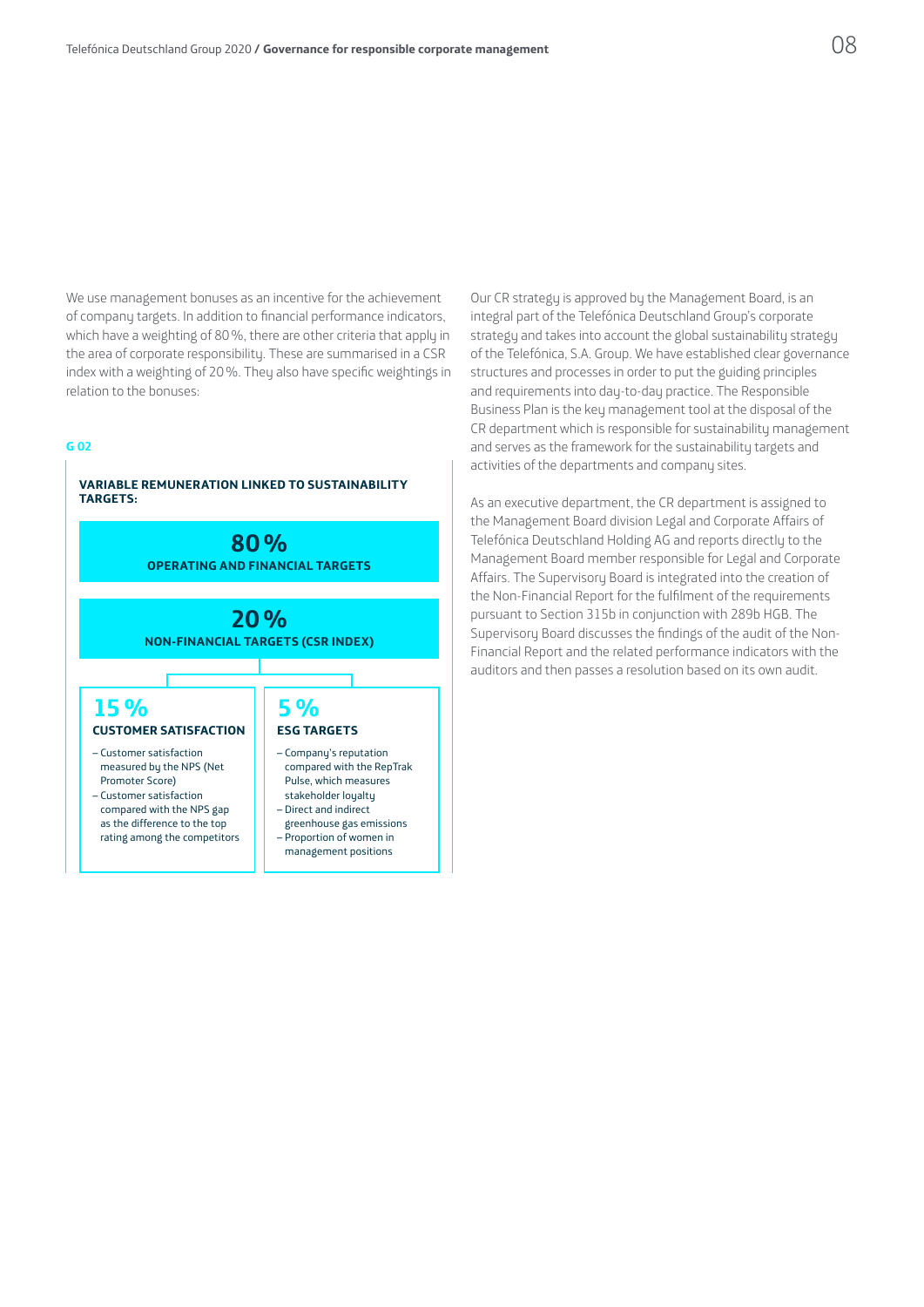## <span id="page-8-0"></span>**MATERIAL NON-FINANCIAL TOPICS**

## Customer satisfaction

### BASIC PRINCIPLE AND CHALLENGES The focus is on the customer

Advancing digitalisation is changing all areas of our lives. The spheres of politics and business consider it their responsibility to shape this development advantageously for people. One core promise is that digitalisation will lead to further growth and prosperity as well as sustainability. As a provider of digital telecommunications, we are at the heart of this development technologically and with the services we provide to the customers. We offer the network within which companies and users realise digital business models and applications.

We are active in markets which are characterised by stiff competition and ongoing technological developments. Our company operates in a continuously dynamic but rational market environment in the German mobile communications market and again recorded solid customer development in 2020. In an environment characterised by momentous technical change, we face the challenge of meeting technical and regulatory requirements, anticipating the customers' wishes as best we can and offering them guidance and assistance in an increasingly complex product world. We therefore aspire to enabling everyone to participate in digital life and to use the advantages of digitalisation as it best suits their wishes and needs. In this regard, offering our customers transparency at all times regarding how their data is used and allowing them to determine themselves how it is used are top priorities for us.

The satisfaction of our customers is the foundation of our corporate success. Aspects such as network quality, value-for-money innovative products and tariffs, a strong brand, and sales and service quality are the key factors. Here, we consider dealing with customers fairly and with respect to be self-evident.

We aspire to seeing the world through the eyes of our customers and providing them with attractive and simple self-service offerings that suit their habits and individual needs. We aim to make the online customer experience even better still by further expanding our self-service offerings.

In the course of the materiality analysis conducted in the reporting year, we identified customer relations and the product and service experience as well as network quality and coverage as the material sustainability topics. The decisive factors were, on the one hand, the diverse impacts of our activities all along the value chain. The focus here is on facilitating broad and straightforward participation in digital life for our customers and promoting sustainable consumer behaviour on the basis of information, education and an appropriate product/service portfolio, from the purchasing of mobile phones through to recycling. On the other hand, a high level of customer satisfaction is one of the key success factors when it comes to our company's core business and is something we continuously seek to strengthen with our array of services.

## PROCESSES & MANAGEMENT Transparently gauging customer satisfaction

The Chief Consumer Officer (CCO) and the Chief Partner and Wholesale Officer (CPWO) of Telefónica Deutschland Holding AG bear overall responsibility for the area of customer satisfaction. The CCO is responsible for private customer business with a clear focus on the customer experience, the CPWO has responsibility for business with partners, and the Chief Executive Officer (CEO) is in charge of the B2B division. Central management of customer satisfaction is firmlu embedded in the company with the Consumer Experience department within the Customer Marketing directorate. Surveys and market research are the responsibility of the Director of the Digital & Data Competence Center (DDC) within the Finance division. Network quality and coverage are the responsibility of the Chief Technology & Information Officer (CTIO).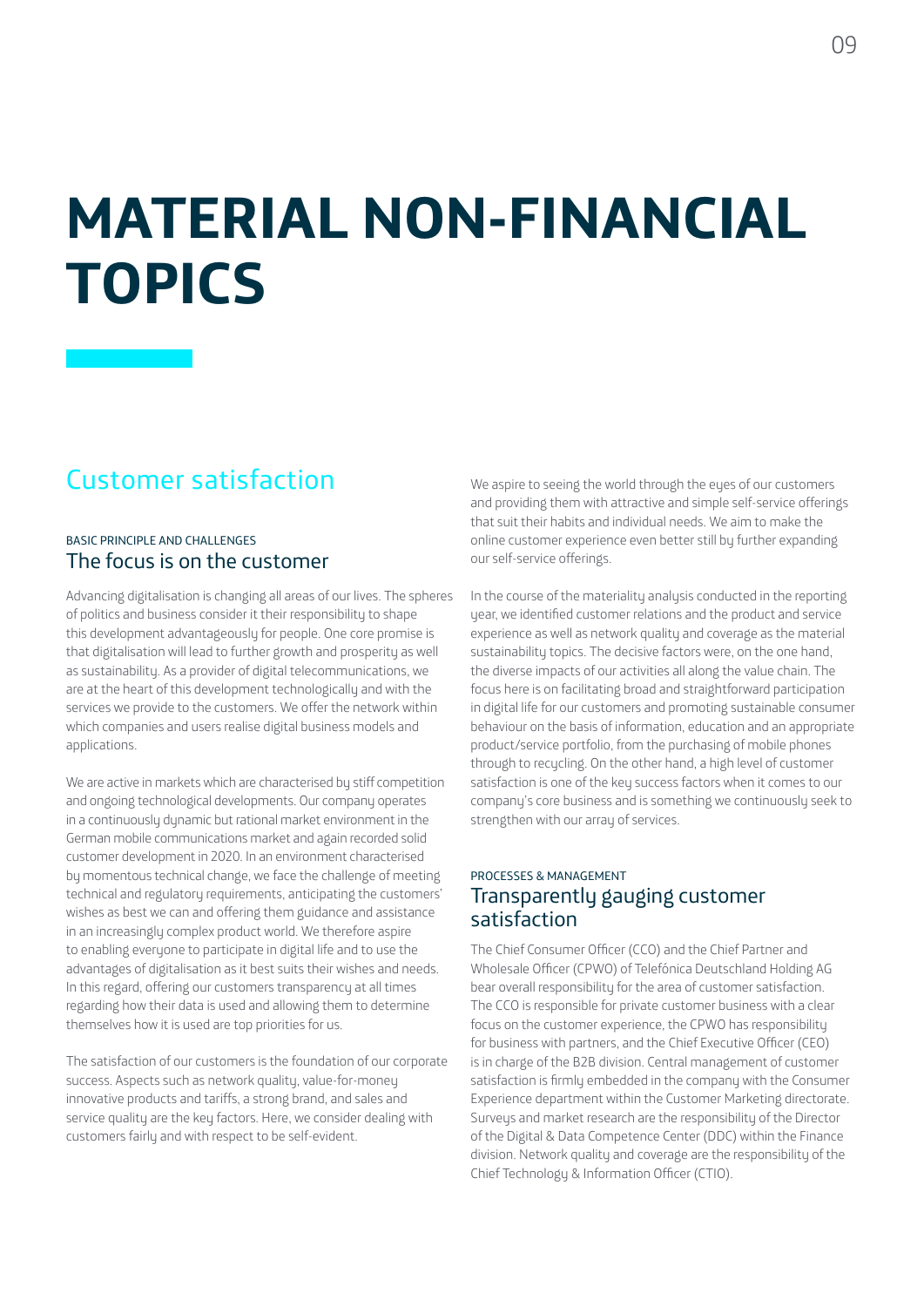We measure customer satisfaction at all levels to the fullest extent permitted by data privacy legislation – at the market level, at all the direct and indirect customer touchpoints (customer journey) and at the contact level (i.e. directly following customer contact). We hope to derive relevant knowledge and measures from this in order to improve customer satisfaction further. The key performance indicators we use are the Net Promoter Score (NPS) as an important control parameter in the area of customer relations and churn rate (excluding M2M).

The NPS verifies customer willingness to recommend the  $O<sub>2</sub>$  brand. It reflects the overall satisfaction with the brands as well as with their products and services. The scale ranges from 1, very low customer satisfaction, to 10, very high customer satisfaction. The NPS is determined though a telephone survey of our company's private customers and of our competitors' customers; this is conducted externally. The survey is carried out several times a year according to precisely defined criteria. All NPS improvement measures have the aim of optimising the customer experience. With regard to a good customer experience, it is also important to us that we identify the difference between the customers' wishes and their perception of the service, assess the customers' overall satisfaction levels, determine whether their expectations are being met and gauge the gap when measured against a fictional ideal service provider. The Customer Satisfaction Index (CSI) has no longer been determined since the beginning of the year and has been substituted with the NPS in order to generate significantly better-quality information regarding how the  $O_2$  and Blau brands are faring compared with the competition. We are noting a positive development in the NPS this year and expect this to remain the case in the future in relation to both private and business customers.

The churn rate is the migration rate of postpaid customers over a certain period of time divided by the total number of contract customers (postpaid connections excluding machine-to-machine [M2M]). We recorded a historically low churn rate of 1.40% thanks to our measures designed to boost customer satisfaction, our sustainable quality improvements and the impact of the pandemic. The O2 brand's implied annualised churn rate improved to 16.80% compared with 18.12% in 2019.

#### **T 02**

#### **CUSTOMER SATISFACTION**

|                                                                      | <b>IINIT</b> | 2020 | 2019 | 2018 |
|----------------------------------------------------------------------|--------------|------|------|------|
| Postpaid customer churn rate<br>Churn for postpaid connections excl. |              |      |      |      |
| machine-to-machine (M2M)                                             | %            | 1 40 |      |      |

#### **Customer-specific strategies and guidelines**

We have developed clear customer service guidelines in line with our strategy, to give our employees guidance in their customer contact and in optimising our services. We defined seven strategic principles for the form to be taken by our customer and sales services in the areas of Omnichannel (OC) and Customer Sales & Services (CSS). The focus is on the customer at all times. The principles are defined more precisely with dialogue guidelines for customer contact, a quality handbook, the Internal Audit Score (IAS), quality assurance programmes and various training measures. In the reporting year, we also reviewed the significance of the various channels via which we communicate with our customers and subsequently derived targets and measures to boost customer satisfaction. We want to continue to ensure that customers can reach us using their preferred channel in the future too.

#### **Using customers' wishes and feedback for improvements**

In order to keep customer satisfaction high, the Telefónica Deutschland Group responds to incoming queries as quickly as possible and according to defined workflows. We use the feedback we receive from our customers and employees in a continuous improvement process to optimise our procedures and therefore the customer experience too. With our customers' consent, we use among other things automated speech analysis for incoming telephone calls in order to evaluate the reasons for the calls and the wishes of customers faster and to record them sustematically. Our employees can also directly make a record of improvement suggestions and customer wishes that arise in dialogue with the customers and then pass these on and implement them as part of the continuous improvement process.

Through the speech analysis as well as via regular employee feedback from the operating units, conspicuous fluctuations in contact reasons or voiced customer problems are reported and we use these to derive concrete improvement measures. These are analysed and implemented as promptly as possible as part of the continuous improvement process. The chosen topics are respectively assigned to a person responsible and the progress made with them is tracked via weekly documentation.

We have set ourselves ambitious targets in the area of customer satisfaction: we want to offer excellent customer service with a high level of customer satisfaction. We evaluate the status of our target attainment on the basis of internal performance indicators taken from direct customer surveys as well as from external evaluations such as the regular tests conducted by the special-interest magazine connect. In 2020 we achieved good or very good ratings for our mobile communications and our fixed line network quality in the various tests. We are also continuously improving and expanding our digital offerings and aim to provide the customer with uncomplicated service round the clock and independent of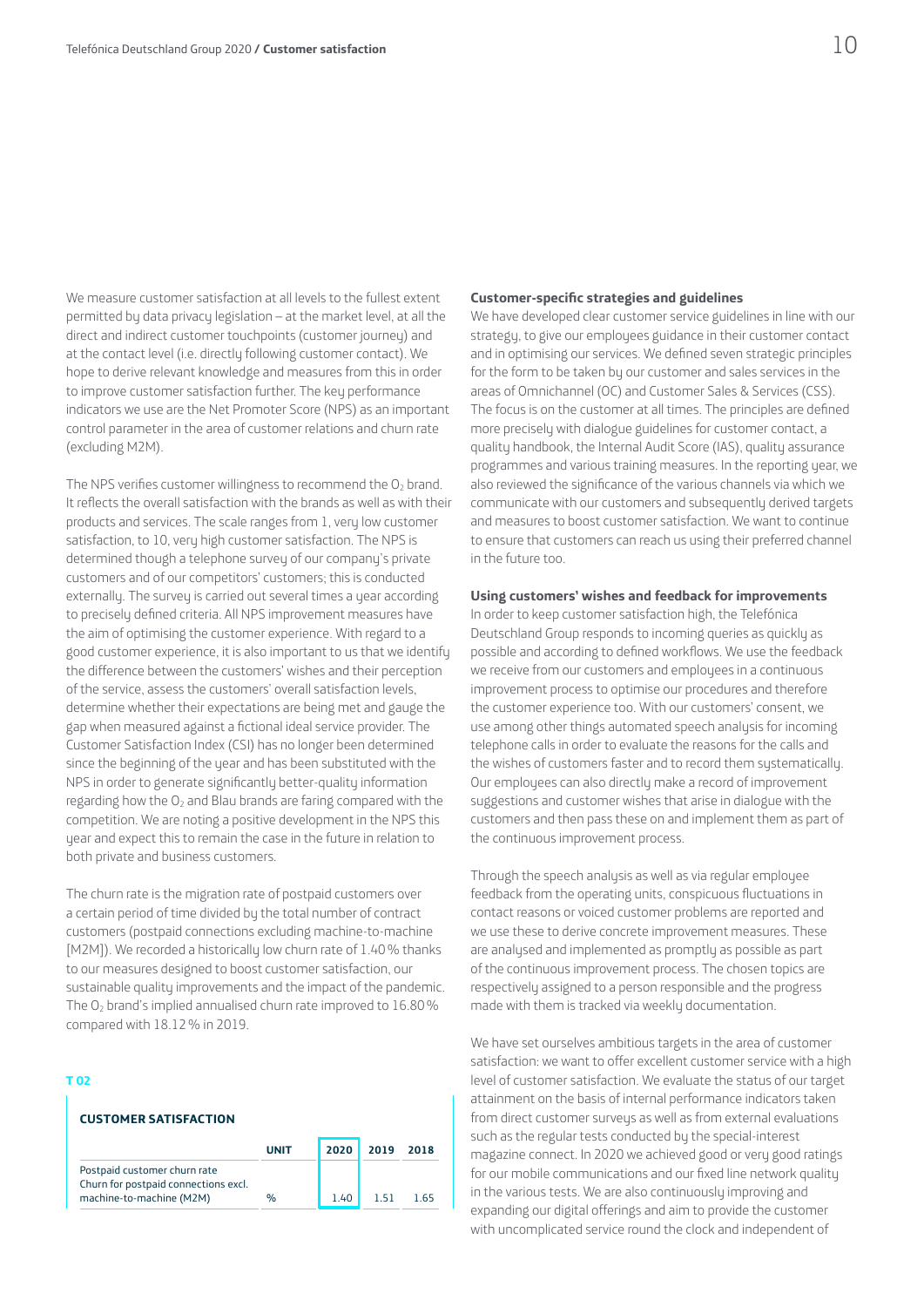location. Our target is for 76 % of all instances of contact with O<sub>2</sub> and Blau to be digital in the self-service area by the end of 2021 (2020 December value: 73%, 2019 annual average value: 68%).

## STRATEGIC PRIORITIES Digital programme for greater customer satisfaction

The focus of our measures planning is on improving the customer experience. That is why, in addition to optimising the quality of our customer service, we are also aiming to improve contact possibilities by pushing on with digital solutions based on our digital action plan. At the same time, we want to inspire our customers to make self-determined use of digital technologies with our products and base our communication measures on this. An important part of this in the reporting year was the relaunch of the My  $O<sub>2</sub>$  service portal offering even swifter and more intuitive access to self-service solutions. The important components here are restructuring of the service pages, an optimised search function featuring free-text input, a proactive phone number porting service, expanded mobile functions via the  $O<sub>2</sub>$  my Service app and new artificial intelligence (AI) functions via our application Aura. We have already successfully established a number of applications with the Aura digital assistance function and will continue to expand these. WhatsApp was likewise received well by our customers as a digital communication channel as it allows them to raise an issue with us at any time.

#### **Innovative solutions for private and business customers**

Sustainable growth and excellent customer satisfaction are top priorities for Telefónica Deutschland. To achieve these, we offer, among other things, innovative tariffs that are designed to make our customers' lives simpler, faster and better. To mark the beginning of the decade,  $O<sub>2</sub>$  became the first mobile communications network operator in the German market to place three unlimited tariffs at the core of its portfolio, each of which has a different maximum surfing speed. At the same time,  $O<sub>2</sub>$  upgraded its tariffs that come with a high-speed data volume, providing twice as many gigabytes for the same price. All customers with a higher-end tariff can use the 5G network at no extra charge. 5G is already available in selected locations and the network is gradually being expanded. With the O2 You configurator, our customers can additionally select their own contractual conditions and decide on prepayments, the contract term, their data volume or smartphone usage. With O<sub>2</sub> TV, we also enable our customers to receive live TV at an affordable price anytime and anywhere. What is more,  $0<sub>2</sub>$  provides information on products and services that helps customers evaluate the smartphones offered from a sustainability perspective, from the purchasing decision through to recycling. An example in our portfolio is the Fairphone, which is not only especially long-lasting, but also manufactured in an environmentally friendly manner that meets

high social standards. The customers can also learn about the devices' responsible use of resources by consulting the Eco Index.

 $O<sub>2</sub>$  has increased the data volume in its products for the selfemployed and small businesses, but not the prices. We offer the self-employed and small businesses a complete product comprising high-data tariffs, top hardware, connectivity of up to ten contracts with up to ten devices per contract, and comprehensive service. We also already guarantee that our customers can use 5G without incurring any extra charges.

In the B2B area, we offer our business customers a variety of tariff solutions that are secure, fair and reliable. In this way, we seek to boost our growth, advance innovations and achieve a high level of customer satisfaction. We have also introduced dedicated contacts within our customer service in order to put the customer at the heart of everything. We launched O<sub>2</sub> Business Unlimited in 2020 as a comprehensive portfolio of tariffs that affords customers unlimited data volumes across all tariffs when working flexibly while on the move. Depending on their use case, the customers can choose different bandwidths (speeds) and select just the right tariff for their employees. As is the case with all other tariffs, this new mobile communications tariff portfolio with talk time and data volumes likewise includes 5G usage.

The O<sub>2</sub> Blue tariff portfolio, which is likewise new, serves business customers who use less data as an alternative since it comes with a limited data volume. All the new tariffs feature a new roaming concept which offers business customers the best possible coverage in terms of their world zone needs. We additionally offer our business customers a comprehensive range of fixed line network products for their connectivity, data security and site networking with our products All-IP and VPN Connect. Moreover, with the new trade-in service, customers can erase their smartphones in accordance with data protection requirements and, if required, have them disposed of in an eco-friendly way.

In the future, the Telefónica Deutschland Group will be offering companies Rich Communication Services (RCS) as an innovative technological solution that enhances messages with media content, brand information and interactive services. We are working closely with other mobile network operators in Germany on this in order to make the customer experience as uniform as possible for all mobile network users.

We are developing new solutions and services for our customers in particular in the area of financial services. For example,  $O<sub>2</sub>$  and comdirect are cooperating on  $O_2$  Money and  $O_2$  Banking, thereby offering our customers a smart financial assistant and a current account featuring many free services.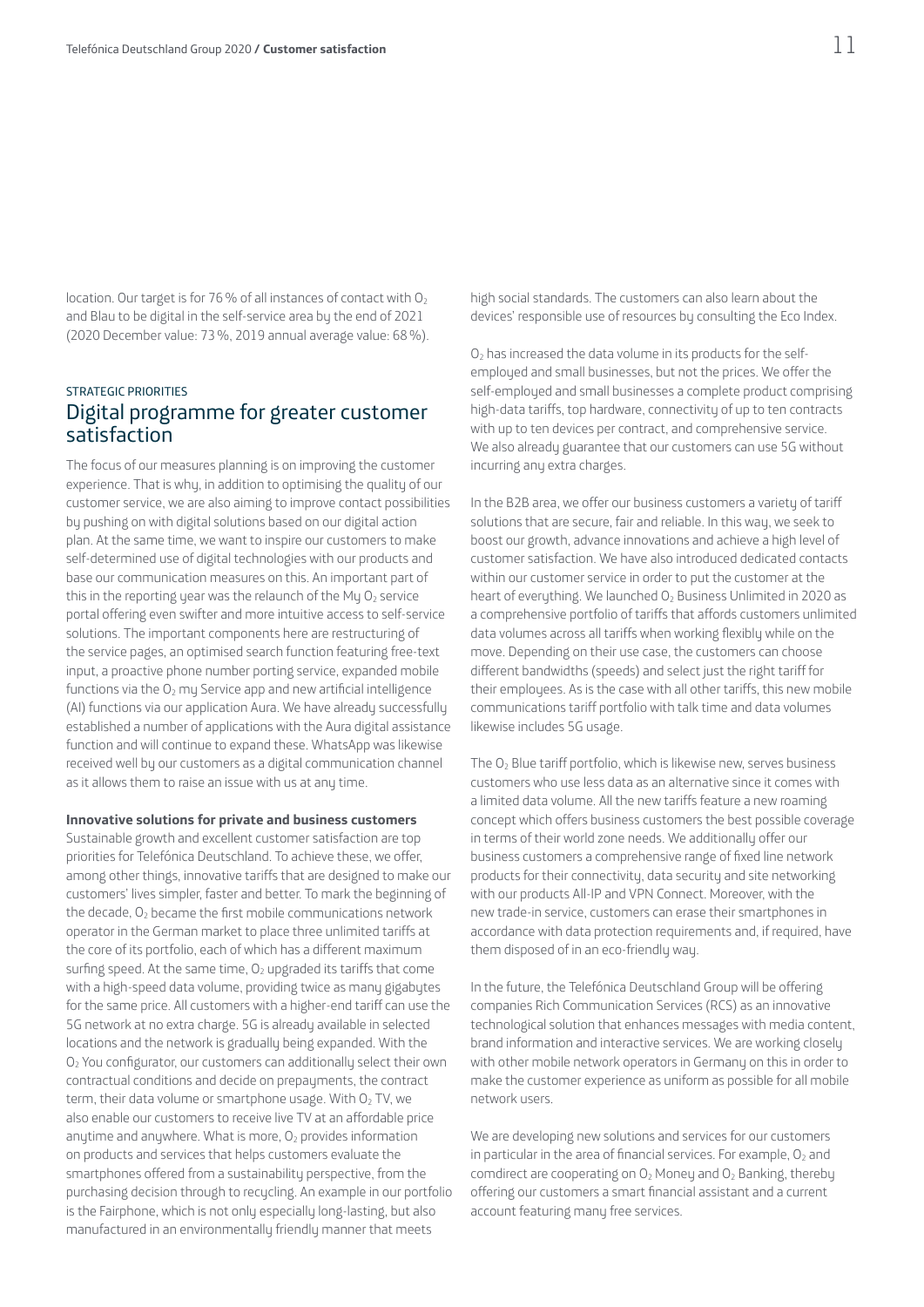All the major providers of digital services now accept payment via mobile phone bill. With this option too, security comes first for us. By participating in programmes such as the Clean Market Initiative, a joint quality offensive involving all mobile network operators, the Telefónica Deutschland Group has made a commitment to meeting the highest possible consumer protection standards at all times.

#### **Network infrastructure strengthened with a focus on 5G**

To make our customers' network experience better and better, we will invest approximately 30% more in the next few years than we did in 2019 with investments set to total up to four billion euros by 2022. Much of this will be spent on expanding our networks. In spite of supply bottlenecks as a result of the corona pandemic, we met the nationwide supply requirement of the Bundesnetzagentur (Federal Network Agency) in 2020. Thanks to our network expansion drive, more than 20,000 mobile network sites in our  $O<sub>2</sub>$  network now have 4G coverage. A 4G network that continues to grow is important because over 90% of all mobile data flows via this network infrastructure and 4G will remain the backbone of our mobile communications network in the years to come. Our expansion programme focuses not only on towns and cities, but also and above all on the regions of Germany which were previously undersupplied. For example, we are investing among other things in new 4G stations in Lower Bavaria, the Uckermark, the Odenwald, the Westerwaldkreis, Südwestpfalz, the Harz and Lusatia.

As a leading telecommunications provider, we connect millions of people with mobile communications via our  $O<sub>2</sub>$  network. We therefore have a particular social responsibility with regard to mobile connectivity, which we are endeavouring to live up to in particular with the roll-out of the 5G standard. With 5G, our customers will benefit in the future from significantly higher data rates and reduced data usage time lags. At the same time, we can interconnect even more devices energy-efficiently, which should further boost our Internet of Things (IoT) business and will promote sustainable digitalisation. Our new 5G backbone can unfold its full innovative capacity above all in combination with modern cloud computing and virtualisation solutions. For the introduction of the 5G technology, we continue to rely on our familiar partners at our more than 26,000 mobile network sites – what is known as the access network – throughout Germany. We will use the technology of the European equipment manufacturer Ericsson for our new 5G backbone, the central and most security-relevant part of our  $O<sub>2</sub>$  network.

In October 2020  $O_2$  launched its 5G network in the country's five largest cities: Munich, Berlin, Hamburg, Cologne and Frankfurt. The network was also activated in a further ten cities, including Düsseldorf, Stuttgart, Essen and Potsdam. The company will install numerous additional 5G sites in the high-performance frequency band of 3.6 GHz by the end of 2021. To develop rural areas, the company will also swiftly adopt the dynamic spectrum sharing

(DSS) technology. The Telefónica Deutschland Group is seeking to have thus provided more than 30% of the German population with 5G by the end of 2021 and already around half of the population by the end of 2022. The whole of Germany is to have been provided with energy-efficient 5G by 2025 at the latest.

Our private and business customers trust in the reliability of our services. They expect network failures to be rectified quickly. By monitoring our network elements comprehensively and continually investing in our network structure, we aim to ensure that the negative impacts on our customers are kept to a minimum. A specialist network department is responsible for efficiently monitoring and resolving problems in the mobile communications and fixed line network. It ensures that the impacts of work in the network are kept minimal for the customers, that customer complaints are analysed and that failures are remedied as quickly as possible. The individual specialist departments then optimise the internal processes, taking the technical framework conditions into account.

With regard to our network elements, we want to continuously raise the level of automation in monitoring and resolving problems. Since 2017 we have been using a measurement tool to analyse and gauge the quality of the network. This tool generates comprehensive figures. This enables us to recognise service restrictions or increased capacity demand at a mobile network site sooner and react correspondingly.

We intend to offer our customers the best fixed line network coverage in Germany based on future-proof broadband cooperation models. Through successful partnerships, we offer our customers the optimal technology for them from a comprehensive infrastructure mix of cable, fibre optics, 4G/5G and DSL. We are working with a number of telecommunications service providers and other network operators, focusing in particular on regional partnerships. In the reporting year, we extended and expanded our existing fixed line network cooperation with Deutsche Telekom. This will make it possible for  $O<sub>2</sub>$ to likewise market Deutsche Telekom's fibre-optic house connection services to its customers in the future.  $O<sub>2</sub>$  will additionally continue to use Deutsche Telekom's VDSL and vectoring wholesale products. Via the high-performance cable infrastructure of Vodafone and, in future, Tele Columbus, we will reach more households with broadband cable and do this with our  $4G-75G$ -based  $O<sub>2</sub>$  HomeSpot as a complete fixed network replacement product. In addition, we will be able to offer fibre-optic connections in the future through the new company Unsere Grüne Glasfaser (UGG). This is a joint venture which the Telefónica, S.A. Group has founded together with Allianz. As the first major customer, we will be be able to market our  $O<sub>2</sub>$  broadband products via this infrastructure. In the next six years, the fibre-optic company wants to provide 2.2 million households in predominantly rural and previously underserved areas with fibre optics and invest up to 5 billion euros in the expansion for this purpose. To this end, the company will build a fibre-optic network with a length of over 50,000 kilometres.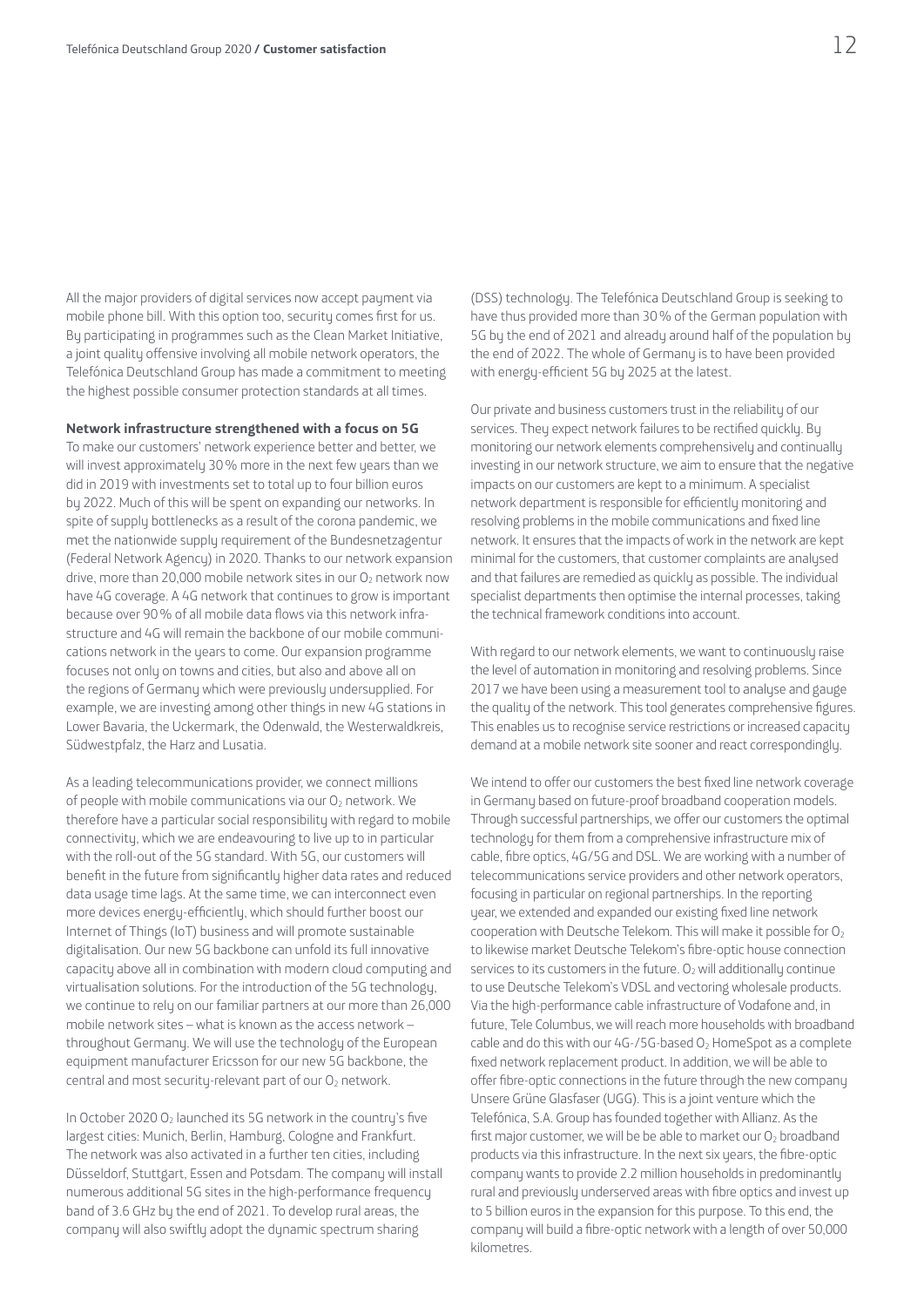## <span id="page-12-0"></span>Data protection and information security

## BASIC PRINCIPLE AND CHALLENGES Responsible digitalisation calls for rigorous data protection and rigorous information security

Data security is of huge importance to society as the trust of people and their protection from risks serve as the foundations of successful digitalisation. The ongoing digitalisation process challenges us to rethink data protection and privacy, among other things against the background of the increasing general threat of cyberattacks.

The challenges of data protection and information security have been further heightened by the array of digital formats as a visible expression of the changes in the working world, the preferred option of working from home during the pandemic and the digitalisation impetus triggered by this – not only at our company, but also in our collaboration with our business partners.

At the same time, our company has to adapt to rapidly changing legal parameters. In addition to the tightening of the legal situation regarding the transfer of data to non-EU countries as a result of the "Schrems II" ruling, we have to respond to other legislative initiatives that involve considerable advisory and implementation work, such as the amendment of Germany's Telecommunications Act (TKG) and other new regulations regarding data protection and security in the digital world.

We are a company whose core business is generated with data. Every day, millions of customers place their trust in the mobile network and services of the Telefónica Deutschland Group. Data protection and information security are therefore key issues when it comes to our company's responsible business conduct. It is about nothing less than the protection of our company and the trust that our customers place in us. Legal compliance in this area is essential for our reputation and for customer retention, both of which are crucial to business success. It also plays an important part in risk prevention as sanctions such as fines are then effectively avoided.

We therefore make the protection and security of customer data a top priority and ensure that people remain in control of their data. We guarantee data protection and IT security on the basis of the relevant laws and regulations as well as internal requirements, some of which go above and beyond the legal requirements. We also make a commitment in our Business Principles to data protection and to observing information security and transparency. The Telefónica Deutschland Group treats personal and sensitive data confidentially and protects this data from any unauthorised access by third parties.

We protect the data of our customers as well as our employees, partners and investors in our processes and products. We seek to guarantee that the Telefónica Deutschland Group's business activities comply with data protection regulations by means of suitable measures.

### PROCESSES & MANAGEMENT Clear rules and processes established

Clear rules and processes help to systematically safeguard data protection, guarantee information security and ensure that the relevant laws and regulations are complied with. This involves us regularly revising existing and adopting new guidelines if additional regulatory needs are identified and then implementing these in the company. The decisive frameworks include the Group's data protection standard, which forms the foundation of the data protection management system (DPMS) as well as our guidelines concerning data protection. These present our principles in handling data and in our communication with our customers and the public in a transparent manner.

The internal guidelines concerning security (Security Global Policy) and rules for minimum security requirements (Corporate Rule on Minimum Controls) apply throughout the organisation. These are supplemented by a wealth of additional guidelines, standards and procedural instructions on various aspects of data protection. These include the guidelines for reporting data protection and information security incidents, the guidelines on data protection information obligations, the guidelines on data protection agreements, the checklist for the rights of data subjects in accordance with the General Data Protection Regulation (GDPR) regarding the processing of users'/customers' data, the Privacy Consulting Process (PCP), the guidelines on the use of social apps and various procedural instructions. Our privacy policy contains clear guidelines on the protection of personal data that often go above and beyond the statutory specifications. Our employees receive annual training on this. All employees are additionally obliged by data and telecommunications secrecy.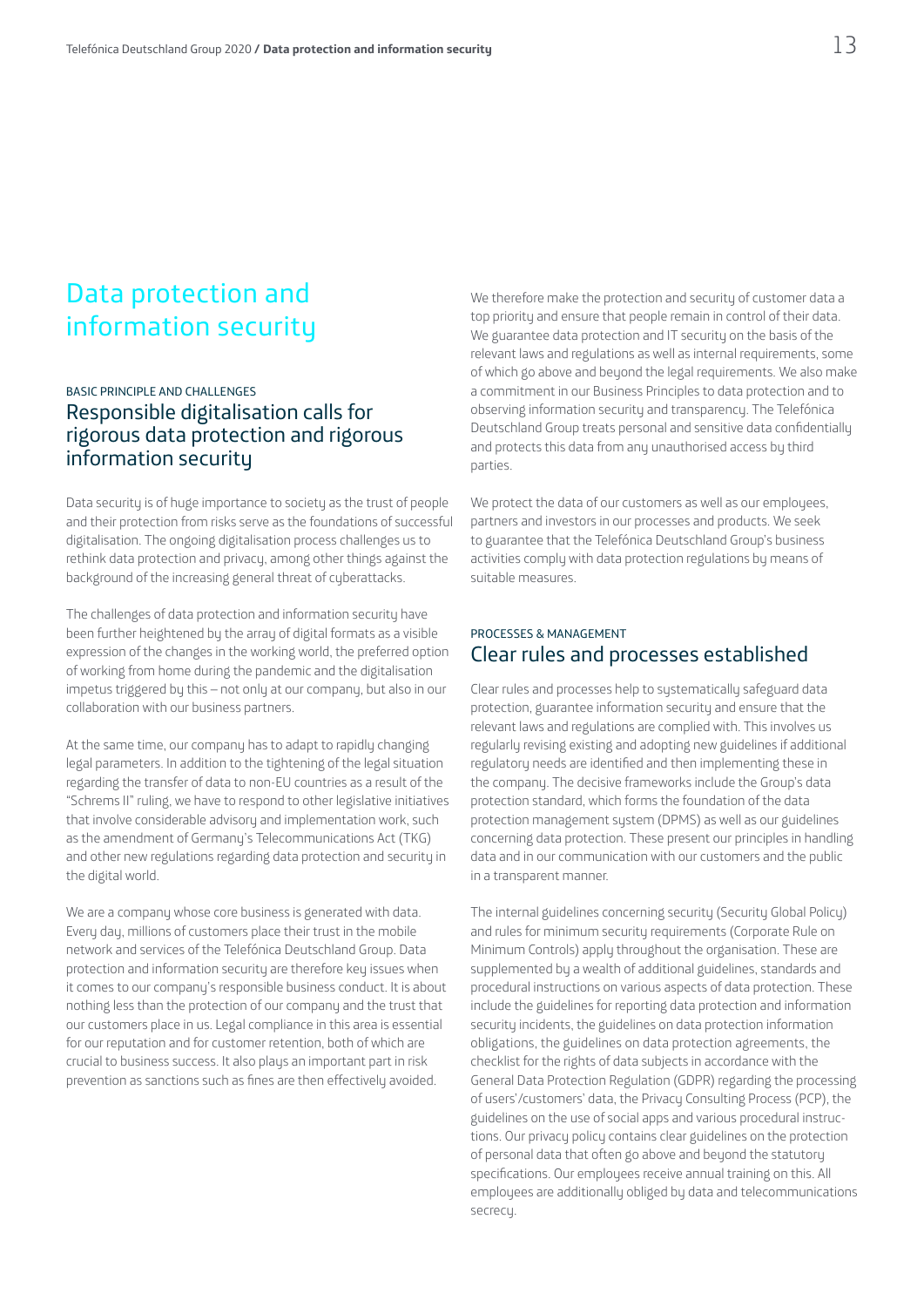The Data Protection Officer and Chief Security Officer are responsible for the management and strategic focus of data protection and information security. They report directly to the Chief Officer for Legal and Corporate Affairs of the Telefónica Deutschland Group (member of the Management Board).

The aim of efficient structures and processes is to prevent violations in the areas of data protection and information security. With our company-wide data protection management system (DPMS) and information security management system (ISMS), we manage the processes that secure data protection standards, our targets, responsibilities and training as well as regular checking of measures that have been implemented. Information security managers and data protection coordinators have additionally been established in the departments as fixed points of contact in order to improve management of the DPMS.

We work exclusively with business partners who accept our data protection rules in accordance with the guidelines on data protection agreements and the corresponding agreements. We also conduct data protection and information security audits among other things at our service providers' sites. Likewise, the Telefónica Deutschland Group has clear processes and regulations in place for involving subcontractors and sets corresponding requirements for contracts.

We also have set rules in place for reporting data protection and security incidents; these are set out in the guidelines on security incidents and in the procedural instructions for data protection incidents and are communicated within the company. Our data protection hotline constitutes a first, conveniently reached point of contact for the reporting of incidents. Our suppliers and their employees can moreover turn to us via the Telefónica Deutschland Group's supplier platform if they have any complaints. We endeavour to answer all data protection enquiries quickly and clearly and have defined clear operating processes for this.

Before data is processed, we perform standardised checks within the IT development and analysis processes and in other division-specific processes.

Our objectives in the area of data protection and information security are:

- Ruling out the initiation of proceedings due to the violation of data protection regulations by achieving the best possible compliance with the data protection regulations
- Minimising the ratio of initiated processes to actual breaches
- Presenting data usage transparently
- Being able to react swiftly to major disruptions and dangerous situations that may occur, such as network failures, data misuse and bomb threats
- Localising areas of action pertaining to information security

#### **T 03**

#### **DATA PROTECTION AND INFORMATION SECURITY**

| <b>IN NUMBERS</b>                                                                                                             | 2020 | 2019 | 2018 |
|-------------------------------------------------------------------------------------------------------------------------------|------|------|------|
| Proceedings initiated due to data<br>protection violations (Section 109a German<br>Telecommunications Act [TKG]) <sup>1</sup> | 3    | O    |      |
| Penalties in the form of fines as a result of data<br>protection violations during the year                                   | 0    |      |      |
| Reportable security breaches or incidents relating<br>to information and network security                                     | 25   | 26   | 36   |
| Penalties in the form of fines paid in relation<br>to security breaches or other network security<br>incidents                |      |      |      |

 $1$  Initiated proceedings are to be understood as proceedings that are ongoing and have not been concluded. Concluded proceedings generally lead to a penalty, a fine or an abandonment of proceedings as a result of the authority's suspicion not being borne out. Fines are reported in the indicator "Penalties in the form of fines as a result of data protection violations during the year".

Three proceedings were initiated in the past financial year due to data protection infringements and violations of the legal provisions in this area. The increase compared to the previous year can be explained by the fact that the three open proceedings have not yet been finalised. No penalties in the form of fines were imposed on the basis of data protection violations. In 2020, 25 reportable security breaches or incidents with regard to confidentiality, integrity and availability in connection with network and information security were identified. The events that have occurred are solely relevant to the objective of availability and are due to faults with network elements.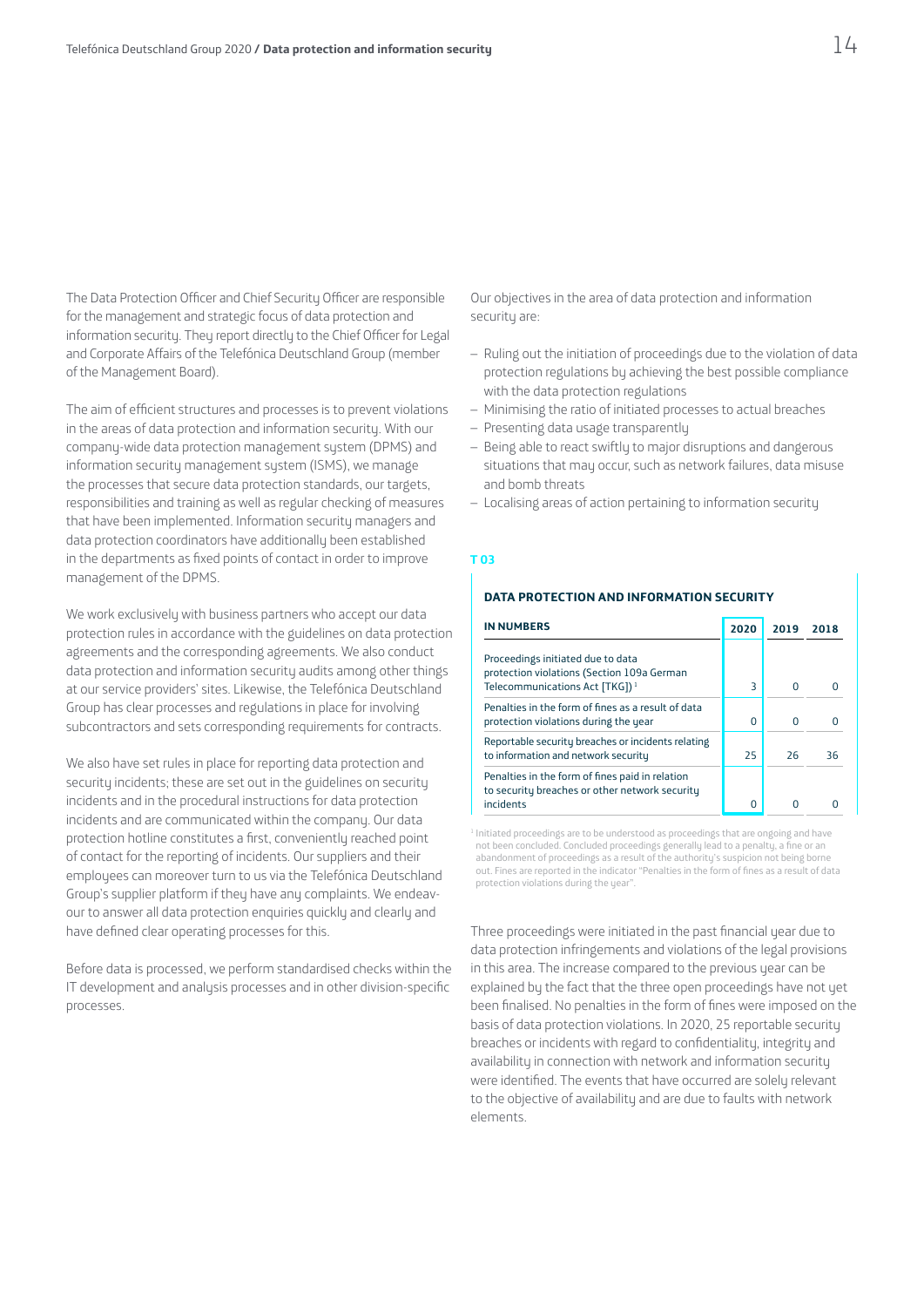## STRATEGIC PRIORITIES Pressing ahead with raising awareness and educating

We provide regular, targeted and comprehensible information about how we process data. We base our actions on the principles of self-determination, transparency, protecting personal data, and innovation as enshrined in our guidelines regarding data protection.

The most important information tools our customers can access in a direct and targeted manner include the Telefónica Deutschland Group's [data protection website](https://www.telefonica.de/unternehmen/datenschutz.html) and our brands' respective data protection websites. These explain in detail what types of data the Telefónica Deutschland Group processes, how we protect our customers' data and what they themselves can do to protect their data. Consumers can also exercise their rights in accordance with the GDPR. The customers are also provided with data protection information concerning our contracts upon concluding a contract.

Our employees regularly undergo mandatory training in the area of data protection and information security; this also involves the support of external data protection experts. Data protection coordinators who serve as an interface between a department's staff and the data protection team are regularly given especially extensive training.

In the reporting year, we also conducted an employee campaign to raise awareness regarding the processing of personal data in day-to-day business. In particular, this concerned the observance of the protection of personal data in email traffic, during phone calls made in public settings and in dealing with documents which can be viewed by external parties. The aim was not only to raise awareness among all employees regarding the importance of data protection, but also to offer them concrete tips regarding how they can protect our company, our customers and themselves. The campaign was aimed at employees at all of Telefónica Deutschland Group's sites, including its shops and customer service centres. The campaign was accompanied and complemented by educational and informational measures for the employees on the topics of phishing emails and scam calls as well as telecommuting security, such as the use of videoconferences.

In accordance with the GDPR, the effective protection of personal data must already be adequately implemented when a process or application is conceived ("privacy by design") and configured ("privacy by default"). We assist our employees in observing and documenting all the measures required for data protection with our own tools and checklists. The GDPR additionally obliges all division heads to structure and manage their data protection measures in a risk-oriented way. The Telefónica Deutschland Group meets this obligation with the data protection risk management system it newly introduced in 2020. We have also restructured the data protection advice process as a way of boosting efficiency.

#### **Data protection and security standards further increased**

In new guidelines issued in the reporting year, we regulated the use of social apps, which are defined by us as applications for accessing and using social media. According to these guidelines, the employees may use social apps for internal communication purposes. Social apps may not be used for exchanging confidential information ("Restricted Access" and "Secret" confidentiality levels) or for communicating with customers or business partners. Communication with customers and business partners via social apps is managed exclusively by the head office and using the official accounts of the Telefónica Deutschland Group.

To increase the company's IT security, the Telefónica Deutschland Group developed a shared process model in close cooperation with Deutsche Telekom and Vodafone called Zero Impact to strengthen the telecommunications industry's resilience where cyberattacks are concerned. The focus of this joint initiative is on the network providers' operational security and on establishing a comparable and improved company security level. This involved the companies jointly developing security capabilities and scenarios that map out the characteristics of possible attack scenarios. A corresponding project was initiated within the Telefónica Deutschland Group in 2019 in order for the process model to be rolled out throughout the Group by 2022.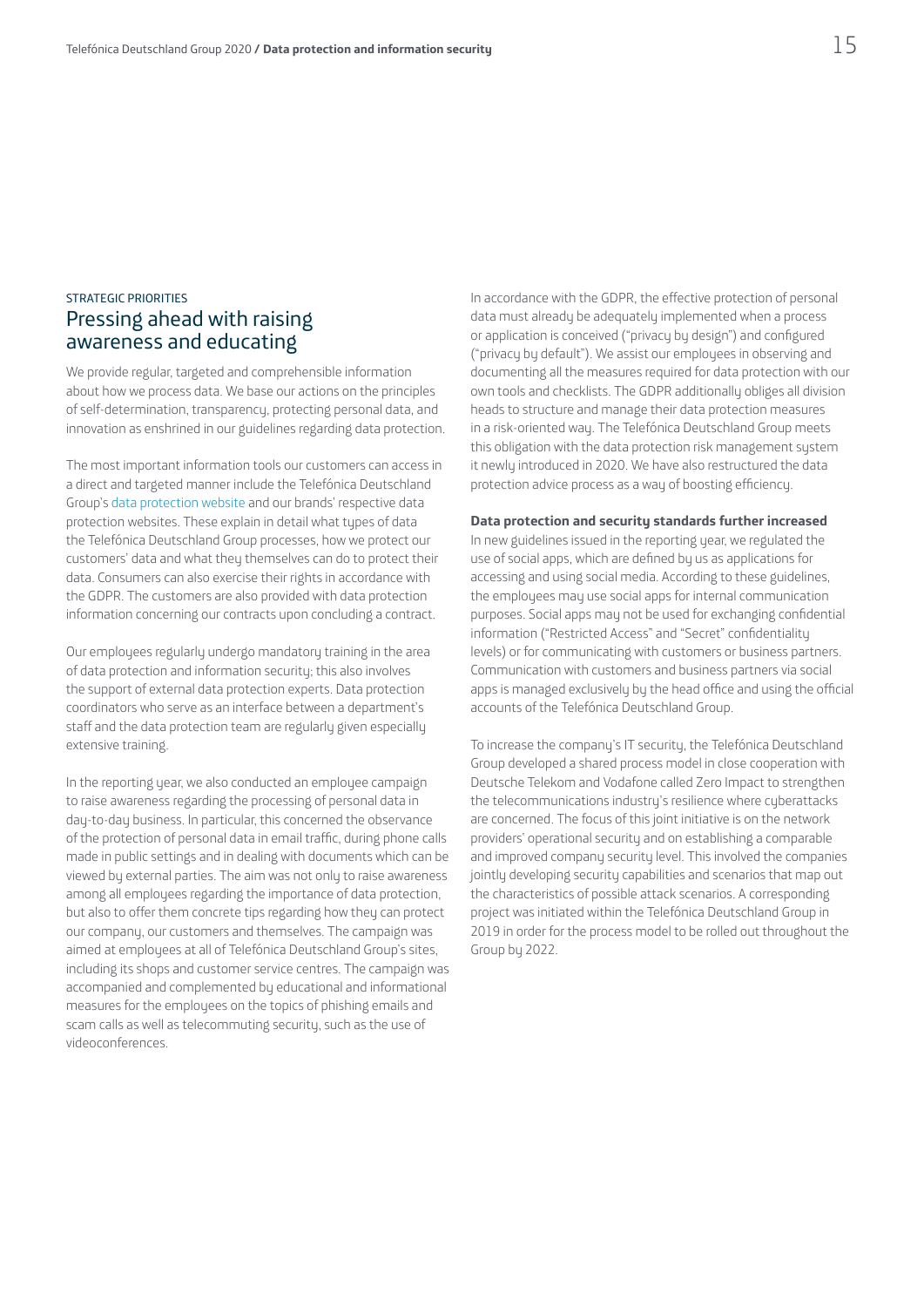## <span id="page-15-0"></span>Energy and  $CO<sub>2</sub>$

## BASIC PRINCIPLE AND CHALLENGES Telefónica on its way to becoming a climate-neutral company

Up to 37% of Germany's greenhouse gas emissions could be cut in ten years on the basis of digital technologies<sup>1</sup>. This is huge potential that needs to be exploited in particular in the areas of energy infrastructure, mobility and industry. The telecommunications industry can play a key part in combating climate change and in the decarbonisation of the economy. For example, smart grids use artificial intelligence to make load management possible which evens out the unequal distribution of electricity from renewable energy sources and stabilises the networks. Mobile telecommunications additionally make resource-conserving work formats possible such as videoconferences and telecommuting, efficient cloud services and the use of digital instead of physical products. According to the aforementioned Bitkom study, up to 20% of global greenhouse gas emissions can be eliminated in the industrial sector alone thanks to increasing digitalisation. However, the increase in the volume of data transmitted via the networks as part of this ongoing digitalisation requires additional electricity and causes further carbon emissions. Telecommunications companies therefore need to make their networks and data centres more compatible with climate protection by boosting their energy efficiency.

Back in 2016 the mobile communications industry was the first sector in the world to commit to supporting the United Nations' [Sustainable Development Goals \(SDGs\).](https://www.un.org/sustainabledevelopment/sustainable-development-goals/) In the UN's 2030 Agenda, goal number 13 focuses on climate change. Since 2016 the industry has taken a variety of emergency measures to combat climate change and its impacts.

The Telefónica Deutschland Group's Spanish parent company has committed itself to joining the United Nations in combating climate change. The company is part of the Business Ambition for 1.5 °C action alliance. The alliance members intend to use targeted measures and far-reaching changes to limit global warming to 1.5 °C above the pre-industrial average. The Telefónica, S.A. Group already gets 81.6% of the energy it uses around the world from renewable sources. The Group brought the date set for its global climate target significantly forward in 2020 and now wishes to achieve its target of zero net emissions in its four main markets Spain, the UK, Germany and Brazil by 2025 rather than the original target of 2050.

#### **Ambitious targets for climate neutrality by 2025**

The assumption of responsibility for the environment is also a basic principle of the Telefónica Deutschland Group and is at the very heart of its new climate strategy: we have set ourselves the target of achieving zero net carbon emissions by 2025 at the latest. For the company, this means its products or the services it provides and its business activities should not, overall, increase the level of greenhouse gas emissions in the atmosphere. We will also evaluate the Scope 3 emissions caused throughout the Telefónica, S.A. Group, for example in the supply chain, in a coordinated manner and will implement measures and reduce these emissions. The Group's target is to reduce its carbon emissions by 39% by 2025 (base year 2015). Concrete measures and interim goals will be set for each year up to 2025 to this end:

- Network efficiency increase based on a reduction in energy consumption per data volume of around 82% by 2025 in comparison to 2015.
- We will also improve our green electricity sourcing on the basis of power purchase agreements and electricity we generate ourselves.
- Total electricity consumption will be covered entirely by green electricity from 2021.
- Emissions which are unavoidable will be offset by high-quality carbon reduction projects, preferably projects that remove carbon from the atmosphere.

We want to at least reduce and ideally avoid carbon emissions and only offset those which are absolutely unavoidable. We aspire to using less and less electricity per byte to transport the significantly increasing data volumes that go hand in hand with digitalisation. With these targets, we are striving to be a sustainability trailblazer in Germany's telecommunications industry. In this way, we want to improve not only our environmental footprint, but also our business figures and our ability to compete. By doing this, we hope to achieve effective risk prevention, strong brand reputation and perception, and high scores for the company in financial market ratings. In view of our far-reaching impact and the unmistakable relevance to business of climate protection that focuses on energy and CO2, we logically consider this to be a key component of our sustainability strategy.

We rely on different elements to save energy and reduce greenhouse gas emissions: we invest in energy-efficient technology, use renewable energies and promote low-pollutant mobility, and we are increasingly offering our customers sustainable products and services. With the help of our infrastructure and services, businesses and people can realise their sustainable business models and thus conserve the environment.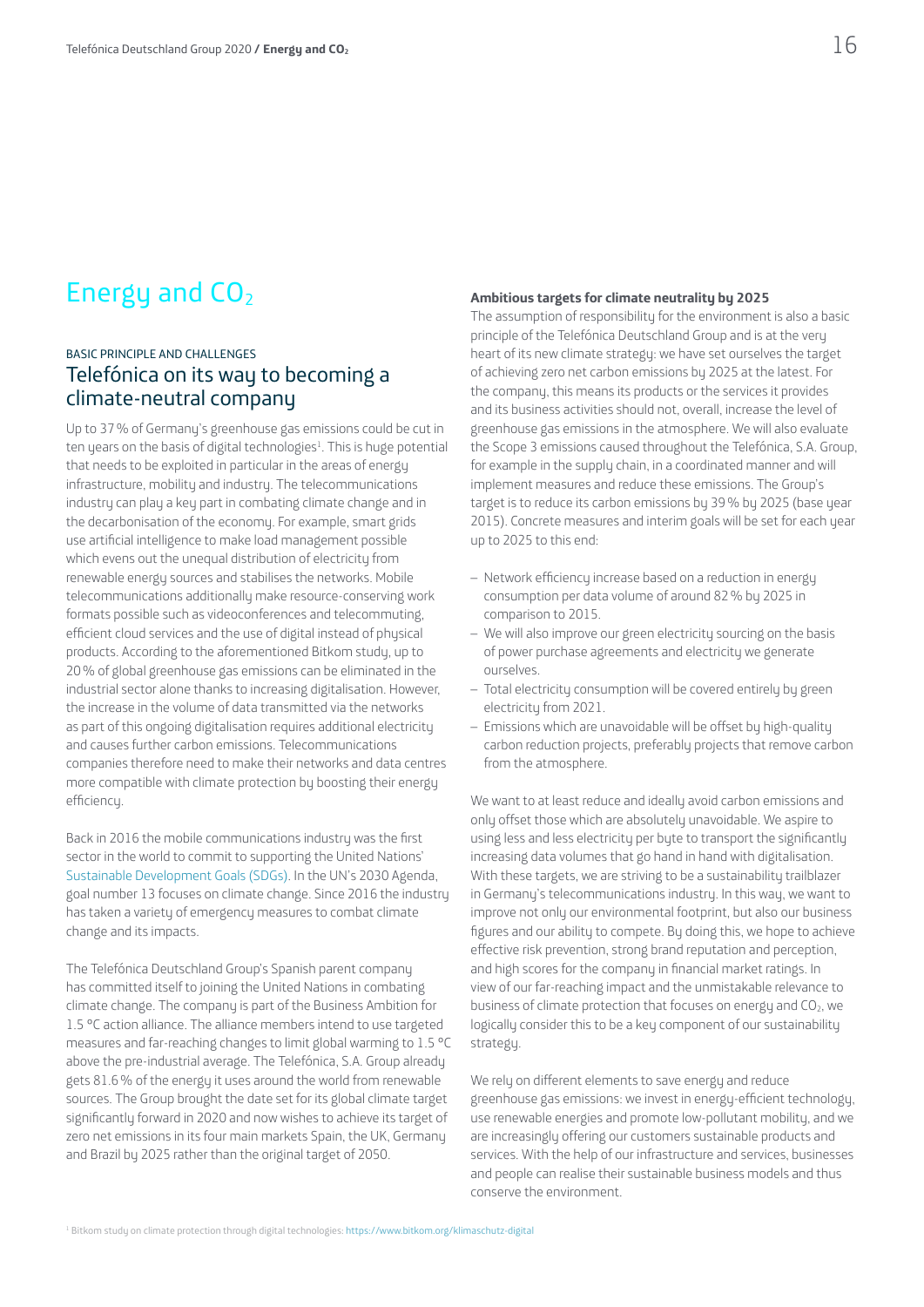Moreover, in our own processes, we are working intensively on using natural resources as sparingly as possible and producing as little waste as possible. Recording and evaluating the relevant waste volumes is being supported with the introduction of the waste management system GReTel, which has been specially developed based on the Telefónica, S.A. Group's needs.

### PROCESSES & MANAGEMENT Management systems anchored in the company

In addition to our 2025 climate strategy, our binding company-wide [Environmental Policy](https://www.telefonica.de/umweltrichtlinie-en) serves as the basis for all activities and is further supported by the [Sustainable Energy Management Policy.](https://www.telefonica.de/energierichtlinie-en) These are both aimed at our business processes in the areas of the network, office spaces, mobility, responsible procurement and our product and services portfolio with the main emphasis on sustainable innovations. Our environmental policy is established in the environmental guidelines in accordance with [ISO 14001](https://www.telefonica.de/unternehmen/strategie-und-fakten/zertifizierungen-awards/iso-zertifikat-140012015-2018-2021.html). This particularly seeks to promote the identification of and compliance with all relevant laws, norms, standards and other binding obligations. Our environmental management system serves to prevent and minimise any negative effects that our activities and infrastructures may have on the environment and to keep on improving our environmental performance in general. We have enshrined other requirements in the area of the climate and the environment in internal guidelines such as our sustainabilityoriented purchasing guidelines, waste guidelines and travel guidelines.

We have also established our own energy guidelines in the company in accordance with [ISO 50001.](https://www.telefonica.de/unternehmen/strategie-und-fakten/zertifizierungen-awards/iso-zertifikat-50001-2019-2021.html) The first certification in accordance with this standard was performed by an external certification body in 2016. The guidelines are based on our environmental management sustem and specify its principles in the area of energy. The Telefónica Deutschland Group's offices have now been certified in accordance with the environmental management standard ISO 14001 and the quality management standard [ISO 9001](https://www.telefonica.de/unternehmen/strategie-und-fakten/zertifizierungen-awards/iso-zertifikat-90012015-2018-2021.html) since 2004. Our shops' environmental management is likewise based on the ISO 14001 standard. In order to manage these processes, we have appointed internal energy and environmental management officers, and we have set up both an environmental committee and an energy committee. Environmental issues and targets as well as all measures are subject to an annual management review. In cooperation with the Quality Management Officer, the officers report on the management systems directly to the Chief Executive Officer. Climate and environmental strategies and measures are developed in the relevant Management Board divisions Technology, Finance, and Legal and Corporate Affairs and are adopted collectively by the Management Board.

We aim to ensure improvement in our company's performance, products and services from an environmental point of view, primarily by using a systematic performance evaluation on the basis of the defined targets in the Responsible Business Plan 2020. One of our climate protection targets is to reduce direct and indirect carbon emissions by 11% by 2020 (base year: 2015). We had already achieved this target in 2019 and by the end of 2020 we had succeeded in further reducing our carbon emissions by a total of 39% compared with the base year 2015. In 2020 we increased the amount of green electricity purchased via the amount of electricity we purchase directly to the extent that the indirect emissions (Scope 2) have fallen sharply according to a market-based method. From 2021 we want to cover all locations – even those where flat rates are charged in electricity purchasing – with 100% green electricity. As part of this strategy, in 2020 we started and continue to report the green electricity that we purchase at technical sites with infrastructure shared with our competitors.

Another of our targets is to reduce energy consumption per data volume (GWh/PB) by 40% by 2020 (base year: 2015, 0.41 GWh/ PB). We already managed to achieve the target in the previous year with a level of 59%; in 2020 energy consumption per data volume totalled 0.12 GWh/PB. The proportion of renewable energies in relation to total electricity consumption increased further to 96% in 2020. Regarding our company cars, average fleet emissions are to be reduced to 95 g CO<sub>2</sub>/km for company vehicles newly registered from 2020.

Due to the coronavirus pandemic, there was an unusually sharp slump in the Telefónica Deutschland Group's travel activities in the reporting year, which clearly limits the meaningfulness of the figure for further indirect emissions from business travel (air and rail travel) compared with the previous years' figures. Nonetheless, the company intends in the future to generally reduce business travel between the Telefónica sites in Germany by approximately 70% compared with 2019. This equates to a reduction of around 600 tonnes of carbon emissions a year.

#### **T 04**

#### **ENERGY AND CO2: CLIMATE TARGETS**

|                                                                                     | UNIT   | 2020 | 2019 | 2018 |
|-------------------------------------------------------------------------------------|--------|------|------|------|
| Energy intensity: total energy<br>consumption per data volume                       | GWh/PB | 0.12 | 0.17 | በ 22 |
| Proportion of total electricity<br>consumption from renewable energy<br>sources $1$ | $\%$   | 96   | 84   | 82   |
| Proportion of green electricity in own<br>procured and controlled energy            | $\%$   | 100  | 100  | חחו  |

<sup>1</sup> Energy from renewable energy sources consists of direct purchases and electricity purchases certified with guarantees of origin. Since 2020, the calculation of the energy from renewable energy sources has included green power from grid and IT infrastructure used jointly with other companies in addition to the amount of green power purchased by the Telefónica Deutschland Group.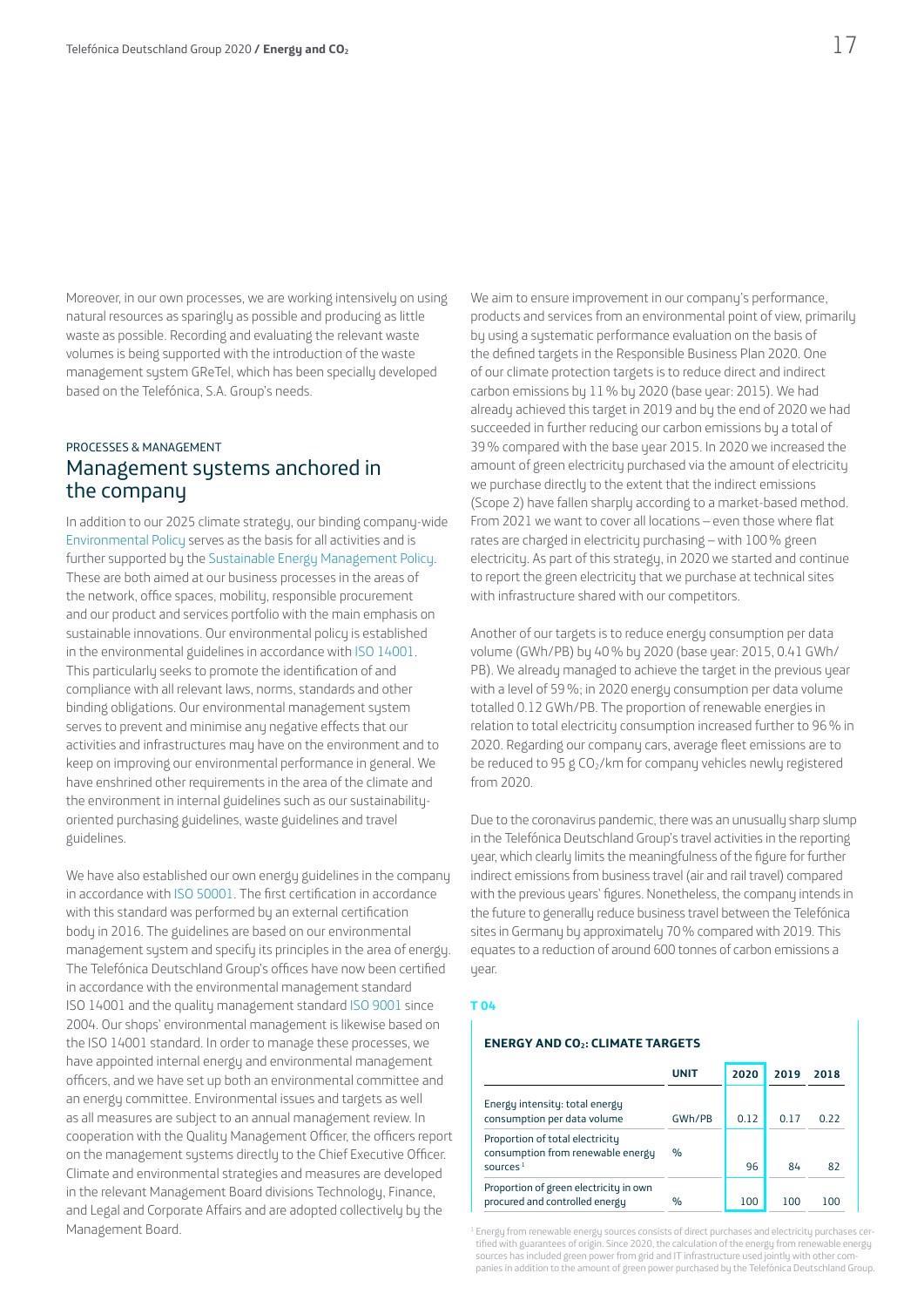## STRATEGIC PRIORITIES Targeted improvements in energy and resource efficiency

The Telefónica Deutschland Group is committed to the promotion of a low-carbon economy. We are continually improving our energy efficiency by switching to energy-saving components throughout the company. This enables us to make an active contribution to the reduction of greenhouse gas emissions. We are also focusing on natural resources being used efficiently and we apply environmental criteria to our procurement processes in order to reduce our ecological footprint further. In order to promote the use of renewable energies, we already procure 100% green electricity where we are in a position to do this. Another focus is on developing products and services that make sustainable behaviour easier for our customers.

This includes the use of the half-size SIM card carrier format in our shops and when issuing cards to new  $O<sub>2</sub>$  postpaid customers. This SIM card carrier is only half the size and half the weight of the previously used bank card format. We issued round 5.8 million SIM cards in the new carrier design to our customers and business partners in 2020 and met our target of switching to this new format by 97%. This avoided at least 11.5 tonnes of plastic waste. Resource efficiency likewise determines how we deal with the DSL routers returned to us by customers. These devices undergo a technical inspection and are refurbished.

In the course of the merger of the Telefónica Deutschland Group and the E-Plus Group, we implemented comprehensive measures aimed at environmentally friendly network and office location consolidation. In the network area, progress was moreover made on numerous energy efficiency measures which we implemented by the end of 2020. These primarily concern modernisation of the 2G and 3G networks. By the end of 2020 we had made a total saving of 7.96 GWh (compared with 2016).

We expect to see a significant increase in total energy consumption following the switch to the 5G standard, and this presents us with some major challenges. However, energy efficiency is being boosted by our building on the existing and strengthened LTE infrastructure for expansion with the addition of 5G technology over the next few years. The "energy consumption per data volume" performance indicator selected by us will continue to allow us to optimally measure and document our progress in the area of energy efficiency in the future. Our company has set itself the goal of significantly increasing its network power efficiency with the very latest mobile communications standard and technical modernisations. Our aim is to consume 82% less electricity per byte by 2025 in comparison to 2015. The key factors contributing to boosting power efficiency are above all the planned deactivation of the 3G network, the expansion of 4G, the roll-out of 5G and data centre modernisations. This is because power efficiency increases with every new generation of mobile communications. 5G consumes significantly less energy per data volume than 4G.

Year after year, we are improving our energy consumption per data volume and are achieving the climate targets we set ourselves ahead of schedule. The data volume increased by 196% compared to 2015. Energy consumption, on the other hand, fell by 14.3% in the same period. In all, this equates to a reduction in energy consumption per data volume of 71%.

#### **T 05**

#### **ENERGY AND CO2: ENERGY CONSUMPTION**

| <b>IN GWH</b>                                         | 2020 | 2019 | 2018 |
|-------------------------------------------------------|------|------|------|
| Total energy consumption                              | 736  | 727  | 778  |
| Total electricity consumption <sup>1</sup>            | 710  | 696  | 746  |
| of which by the network and data centres <sup>2</sup> | 686  | 668  | 716  |
| of which by offices, shops, call centres              | 24   | 28   | 31   |
| Total fuel consumption <sup>3</sup>                   | 26   | 31   | 32   |
| Energy from renewable energy sources <sup>4</sup>     | 679  | 584  | 610  |

<sup>1</sup> The figure for electricity consumption equals the volumes actually billed per electricity consumption point and, in some cases, forecasts of the volumes consumed.

<sup>2</sup> Network electricity consumption equals the number of mobile telephony and fixed line sites multiplied by an average electricity consumption figure per site. This was determined on the basis of historical consumption data. In the future, the values actually measured by smart meters will replace the statistically collected values.

<sup>3</sup> Fuel consumption (in the form of diesel, natural gas and district heating) comprises the units provided via a direct contract between a supplier and the Telefónica Deutschland Group.

<sup>4</sup> Energy from renewable energy sources consists of direct purchases and electricity purchases certified with guarantees of origin. Since 2020, the calculation of the energy from renewable energy sources has included green power from grid and IT infrastructure used jointly with other companies in addition to the amount of green power purchased by the Telefónica Deutschland Group.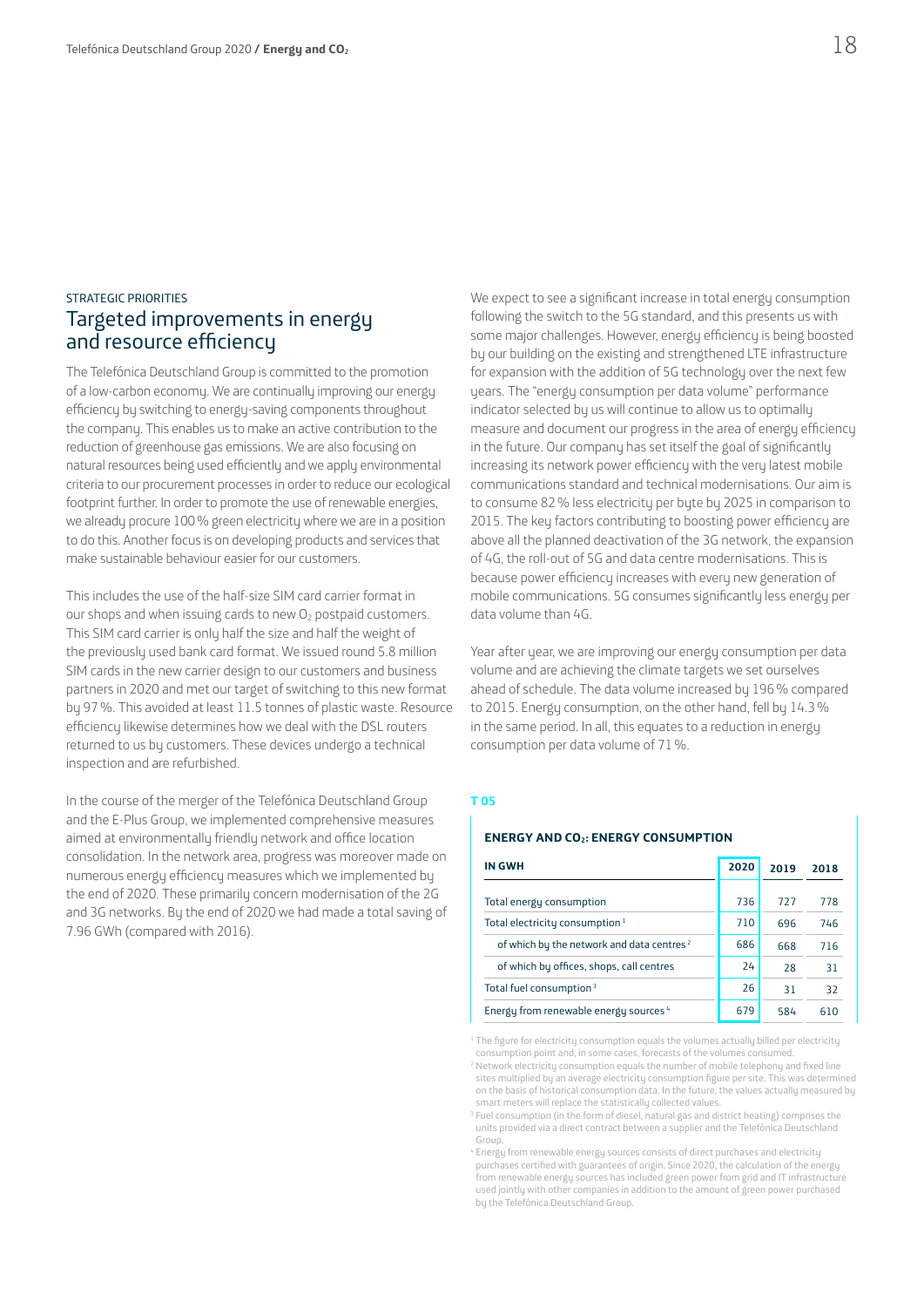#### **Smart metering as the key to efficient network technology**

The network technology is responsible for approximately 96% of the company's power consumption. The power consumed by the network is measured by smart metering systems. In spite of the COVID-19 pandemic, the Telefónica Deutschland Group equipped several hundred mobile network sites a week with smart meters for digital power consumption logging to further increase the energy efficiency of the  $O_2$  network. In all, a good 12,300 sites are currently equipped with a smart meter. The plan is to have equipped 27,000 sites with a smart meter by the end of 2021.

The power consumption of every mobile network installation equipped with a smart meter is recorded every second and is transmitted to a cloud server by an Internet of Things radio unit via the  $O_2$  network. The power consumption of all the sites is then analysed on the basis of alerts when thresholds are exceeded, thus allowing for predictive maintenance and facilitating the early identification of malfunctions. With smart metering, the company is taking another step towards greater energy efficiency, with the real-time data allowing us to manage our energy consumption better. We are striving to reduce our net carbon emissions to zero.

#### **Lowering emissions for company mobility**

To achieve our targets in the area of mobility, we use our travel guidelines to promote the joint use of company cars as well as switching to the train. Travel activities fell sharply in 2020 due to the pandemic. This meant that per route when compared to 2019 81% fewer kilometres were flown and 77% fewer kilometres were travelled by train. In order to attain our target of reducing the average carbon emissions of company vehicles registered from 2020 to 95 g CO $_2$ /km, we are continually tightening the bonus-malus system for selecting new company vehicles in order to give our employees additional incentives to behave responsibly. Electric charging stations are scheduled to be introduced at the Munich and Düsseldorf sites in 2021. The carbon emissions of the company fleet fell by 23 % year-on-year in 2020.

The Telefónica Deutschland Group also improved its environmental footprint with up-to-date workplace design. The employees are increasingly working from home and using videoconferences, thereby contributing to a reduction in traffic volumes and the corresponding pollutant emissions. This trend in the direction of mobile and digitalised work formats was further accelerated in 2020 by the pandemic. We want to further advance this transformation and significantly reduce business travel with one of the five key initiatives of our HR strategy, 5 Bold Moves. For more information, see the "Attractiveness as an employer" chapter.

#### **G 03**



#### 2020 2019 2018

 $^{1}$  CO<sub>2</sub> eq = CO<sub>2</sub>, CH<sub>4</sub> and N<sub>2</sub>O.

<sup>2</sup> Carbon emissions (including Scope 1 and Scope 2) are calculated on the basis of ISO 14064, the Greenhouse Gas Protocol and ITU-T L.1420. A standard Germany-wide conversion factor is used to convert electricity consumption into carbon emissions. For the market-based method, 609.37 g CO2 per kWh is used (source: 2019 European Residual Mix).

<sup>3</sup> Carbon emissions (including Scope 1 and Scope 2) are calculated on the basis of ISO 14064, the Greenhouse Gas Protocol and ITU-T L.1420. A standard Germany-wide conversion factor is used to convert electricity consumption into carbon emissions, irrespective of the fact that 96% (previous year: 84%) came from renewable energy sources. The Telefónica Deutschland Group uses the electricity conversion factors (development of specific carbon emissions in the German electricity mix during the years 1990–2019) of the Umweltbundesamt (German Environment Agency) and with that 401 g CO<sub>2</sub> per kWh from 2019 as the basis for the location-based method calculation in the year under review, 2020

<sup>4</sup> Other indirect emissions due to business travel (flights and rail travel). The emissions per km for flights and rail travel (Scope 3) for the years 2018 to 2020 were calculated with emission factors applied Group-wide (source: UK government conversion factors).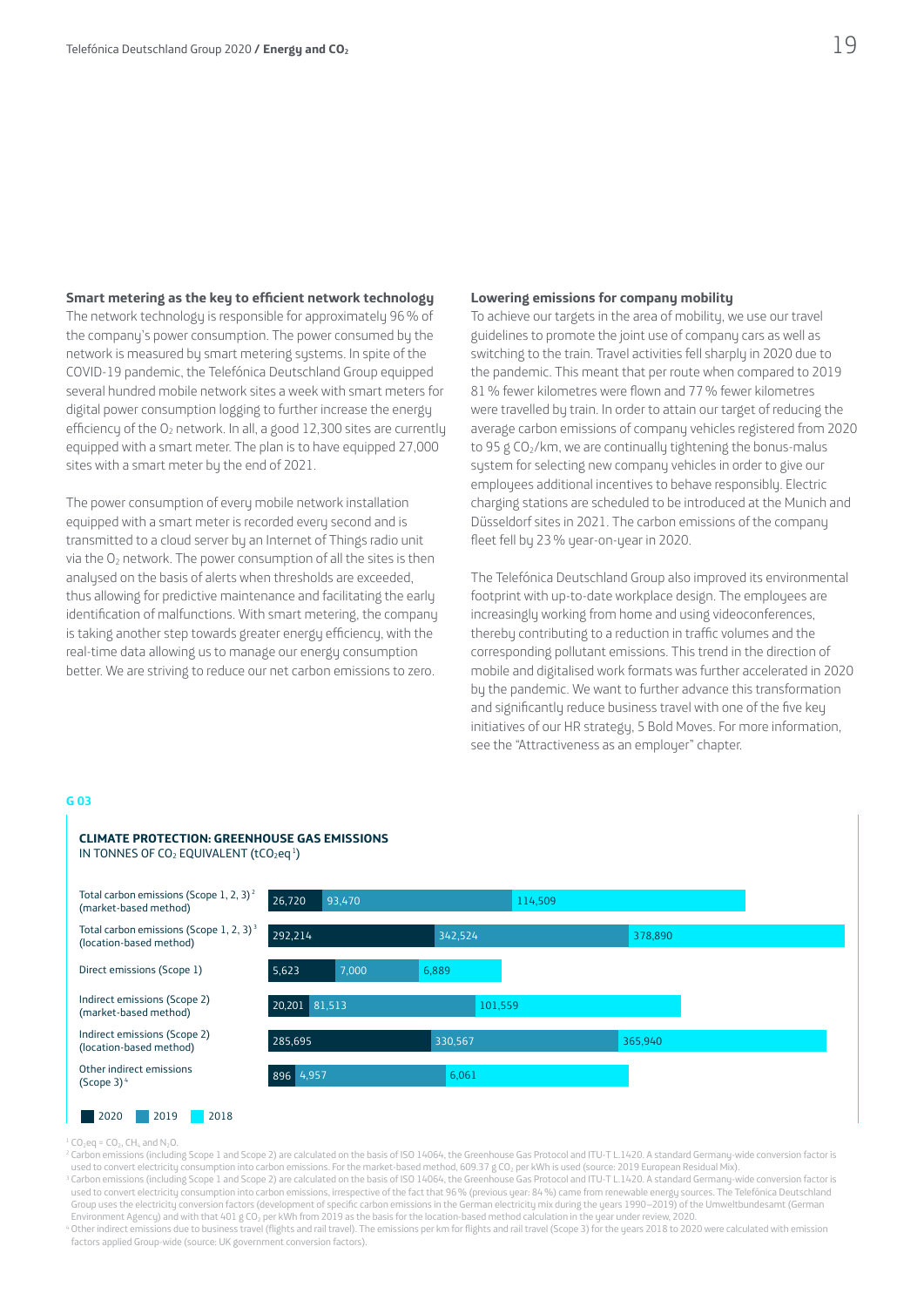## <span id="page-19-0"></span>Attractiveness as an employer

## BASIC PRINCIPLE AND CHALLENGES Future-proof organisation and high employer attractiveness as targets

The extraordinary global situation caused by COVID-19 presented the Telefónica Deutschland Group with new challenges in 2020. As an employer, our top priority when it came to dealing with the pandemic was the health and safety of our employees. A large proportion of the workforce worked together virtually from their respective homes from the beginning of the crisis. As many nurseries and schools were closed, we granted the affected parents maximum flexibility in the allocation of their work hours. We collected, analysed and evaluated the insights from this new way of working, which continued for months, in a structured process involving both the employees and executives. The aim was to preserve the positive changes for the future and to advance the organisation's ongoing transformation with a decisive step in the direction of tomorrow's digital working world. With our push to productively shape the "new normal" and with other initiatives in the course of the year we were thus able to further accelerate the implementation of our HR strategy. Based on and further developed from the previous years' focuses, it covers the topics of new ways of working and productivity, employee and executive development, and employee engagement. With the appropriate measures and in ongoing dialogue with our staff we wish to remain an attractive employer for our employees as well as for external applicants in the future.

## PROCESSES & MANAGEMENT Systematic processes to achieve targets

The Chief Human Resources Officer (CHRO) has overarching responsibility for the area of staff matters. In addition, several works council bodies represent the employees' interests. We conduct regular employee surveys in order to assess the attractiveness of our work environment and the progress we are making with the core issues regarding our transformation. These include short surveys conducted throughout the year known as Pulse Surveys and an annual global Employee Experience Survey. Both types of survey are conducted online, anonymously and voluntarily among all employees of the Telefónica Deutschland Group. The values measured include the employee Net Promoter Score (eNPS), which is a sign of the likelihood of employees recommending Telefónica as an employer. It is therefore a key indicator of our attractiveness as an employer. We achieved an eNPS score of 53.8 points in 2020, thus more than doubling our score compared with 2019 (previous year: 21.5). The key drivers were the way in which we handled the

coronavirus crisis as an employer and our more flexible ways of working. Other issues that contribute to the eNPS in particular are the employees' general well-being, joint social commitment, and development and career opportunities. The use of agile methods and internal mobility offer potential for further improvements. Other results show that 91% of our employees still feel they are part of a team in spite of working virtually while the pandemic situation continues and that the core transformation topics were successfully advanced even during the COVID-19 pandemic. In addition, 93% of the employees confirmed that equal opportunity is pronounced at the Telefónica Deutschland Group (previous year: 88%).

The response rate for the global survey was 77% in 2020; this meant it remained stable at a high level year-on-year (previous year: 79%). Together with the Pulse Surveys conducted during the year, the global Employee Experience Survey helps us to regularly review our progress on our HR strategic focus topics in a data-driven way and to take targeted action. We additionally make the results available to executives in a digital dashboard, where they can see the figures for their division and can work on the improvement potential identified, with the assistance of the HR division and external coaches.

#### **T 06**

#### **ATTRACTIVENESS AS AN EMPLOYER: ANNUAL EMPLOYEE SURVEY**

|                                                          | <b>UNIT</b> | 2020 | 2019 | 2018 |
|----------------------------------------------------------|-------------|------|------|------|
| Response rate                                            | $\%$        |      | 79   |      |
| Employee Net Promoter Score (eNPS)<br>(from 2019 onward) | Score       | 53.8 | 215  |      |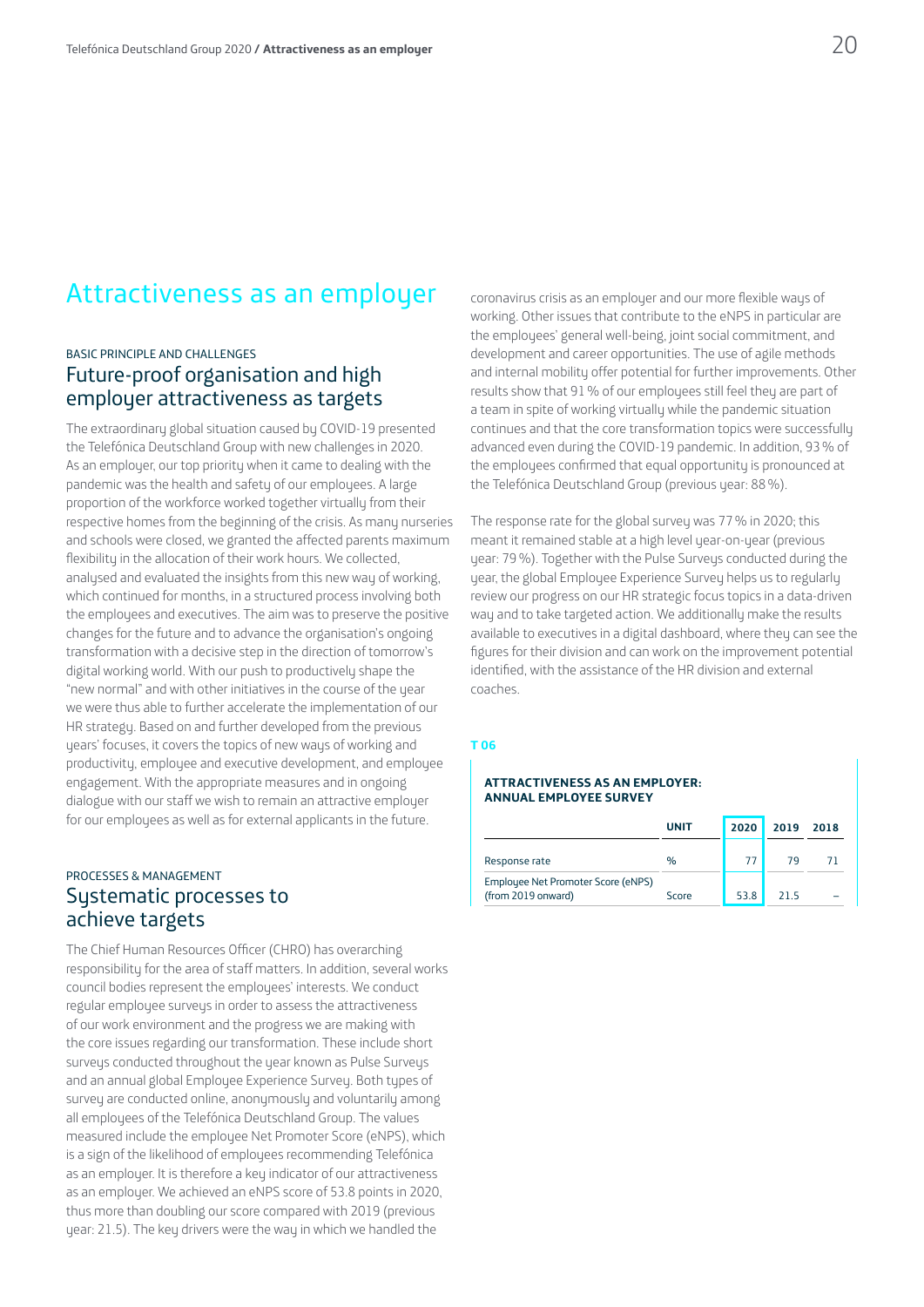### STRATEGIC PRIORITIES Priorities in human resources work

The Telefónica Deutschland Group further developed its HR strategy and implemented new measures in the year under review. The global COVID-19 pandemic additionally demanded an unforeseeable and longer-term change in the way people collaborate within the organisation, from which we have drawn important lessons for a modernised digital way of working. These learnings were systematically grouped as five key initiatives (5 Bold Moves) in the course of the year, were rolled out in the company and were anchored with ongoing initiatives. They help to accelerate the focus areas of our HR strategy and our transformation.

#### **New ways of working and productivity**

The five key initiatives seek in particular to boost efficient and effective collaboration, productivity and individual flexibility. It is essentially a flexible hybrid model that combines the benefits of mobile virtual work with the advantages of on-site collaboration. The five key initiatives are "Working anywhere – working wherever it is most productive", "Working anytime – maximum work time flexibility within the legal parameters", "Outcome-based leadership – systematic focus on results", "Digital by default – virtual meetings as the new standard" and "70% Less travel – significantly fewer business trips". To support the successful implementation of the key initiatives, they were communicated in an attention-grabbing communication campaign and were complemented with an array of measures. These included specific information events, accompanying materials and coaching to equip the employees and executives with the skills needed for the changed way of working. Other measures to sustainably anchor the initiatives are gradually implemented in cooperation with the employee representatives.

#### **Employee engagement and attractive working conditions**

The engagement of our employees is a key factor in the success of the Telefónica Deutschland Group. With the involvement of the executives, we therefore create a work environment to which our employees can actively contribute with their achievements, their ideas and their social engagement, in which they can further develop and also reconcile various areas of life with flexible work models. To promote communication within the company above and beyond this, various formats involving the Management Board and employees are in place such as Vorstand im Dialog (Management Board in Dialogue), Tower Talk, and Kaffee & Croissant (Coffee & Croissants). During the COVID-19 pandemic situation ongoing communication and guidance was made possible thanks to additional special formats such as virtual executive conferences, weekly Management Board updates and a dedicated intranet page. Company-wide team events for a good cause, such as the Digital O<sub>2</sub> Tower Run, likewise played a part in boosting employee loyalty

under changed circumstances, consolidating a feeling of unity and creating a sense of shared social responsibility. To closely involve the works council and increasingly shape company changes together with them, we – among other things – held regular dialogue formats featuring Management Board members in 2020. There is also ongoing informal exchange with the bodies. The comprehensive additional benefits that the Telefónica Deutschland Group offers its employees are considered to be another important component of our attractiveness as an employer. These include pension subsidies, discounts on public transport, insurance policies, meal subsidies and employee credits.

#### **Development of employees and executives**

The Telefónica Deutschland Group moreover places a focus on targeted investment in the ongoing self-managed further development of its employees and on acquiring highly qualified new employees. In this way, the workforce's employability and the organisation's future viability are strengthened in the long term. With the BEYOND initiative in 2020, the Telefónica Deutschland Group launched a platform based on artificial intelligence which brings suitable development options within the company to the attention of the employees on the basis of their skill profiles. These may be, for example, vacancies, job rotations or project assignments. In this way, we encourage our employees to repeatedly engage in changes of perspective and to grow in new tasks through permanent role changes. The platform additionally features "learning journeys" regarding selected, strategically relevant and future-oriented skills such as data analytics and science as well as access to more than 400,000 videos and 10,000 courses provided by the digital learning platform LinkedIn Learning. This allows employees to incorporate learning into their day-to-day work continuously and on their own terms, in particular building up important data and digital skills and improving the ways in which they work.

To equip our employees with the skills required for the new. oftentimes entirely virtual form of collaboration during the pandemic situation, we also provided special information events and assistance. One of the main focuses here was on supporting the executives with the changed task of successfully managing and leading their teams virtually. Accordingly, additional offerings for executives at all levels were provided as part of our executive development programme known as "leadership journeus". Our leadership journeus are a targeted investment in our executives in order to strengthen them in their role as the drivers of change, performance and engagement, and to make ongoing further development available to them too. Other supportive measures for executives in 2020 included individual coaching and team workshops together with professional trainers.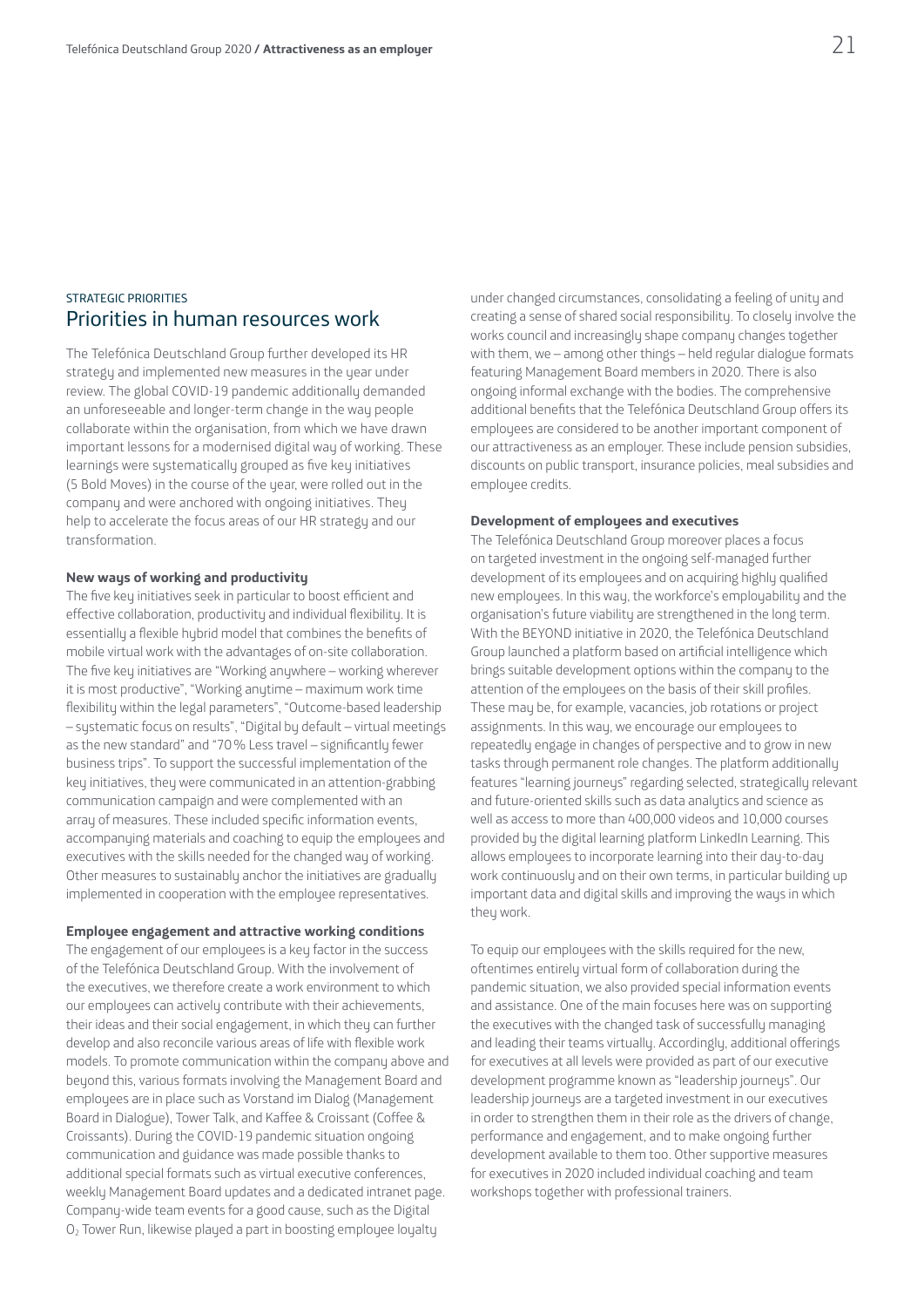## <span id="page-21-0"></span>Anti-corruption and conflicts of interest

### BASIC PRINCIPLE AND CHALLENGES Compliance as the bedrock of our actions

Social and economic life are founded on integrity and legal compliance. Violations of rules and laws have negative economic, environmental and social impacts and can be detrimental to the upholding of human rights and equal opportunity. Abidance by the law is not only an indispensable basic prerequisite for our conduct. It also allows risks to be reduced and our business foundations to be preserved – something which we seriously jeopardise if we fail to observe regulations and rules. These factors contribute to anti-corruption and conflicts of interest being identified as material non-financial topics for our company.

Our aim is to maintain and increase the trustworthiness of the Telefónica Deutschland Group. Here, the integrity of the company and the sense of responsibility of all our employees play a decisive role. They form the basis for trusting cooperation with our customers and business partners, thereby guaranteeing the good reputation of our company.

Observing statutory requirements, international standards and internal guidelines is a matter of course for us. The [Business](https://www.telefonica.de/geschaeftsgrundsaetze)  [Principles](https://www.telefonica.de/geschaeftsgrundsaetze) of the Telefónica Deutschland Group additionally guide our conduct. Our principles in turn are based among other things on the UN Universal Declaration of Human Rights, the core labour standards of the International Labour Organization (ILO) and the principles of the UN Global Compact, which we declare our dedicated support for. Our Business Principles are directed at the employees, business partners, shareholders and the company as a whole. As a binding code of conduct, they set standards for our participation in the business world.

Conducting our business in accordance with the principles of efficient, sustainable and transparent corporate governance is a comprehensive demand for the Telefónica Deutschland Group. We follow the guidelines of the German Corporate Governance Code (DCGK) for this purpose. The [declaration of conformity with the](https://www.telefonica.de/declaration-of-compliance)  [DCGK specifications](https://www.telefonica.de/declaration-of-compliance) and our [Management Declaration](https://www.telefonica.de/management-declaration) are published in the [Annual Report](https://www.telefonica.de/annualreport).

For us, it is about more than merely meeting requirements. We also want to continue to develop and ensure that we act with integrity in the digital age. The digital transformation with its many legal challenges and the legal development anticipated for 2021 in the

direction of corporate criminal liability present development scope and options here. Germany's new Corporate Sanctions Act (corporate criminal liability) governs the sanctioning of corporations, i.e. of legal persons under private and public law, associations without legal personality and incorporated partnerships. The current draft bill includes rules regarding the consideration of a company's compliance endeavours and therefore offers companies significant incentives to invest in a good compliance management system (CMS). The significance and importance of an effective CMS will therefore increase considerably in the future. The efficient embedding of the CMS within the company and targeted compliance measures are contributing to risks in the area of corporate crime being proactively identified and effectively combated.

### PROCESSES & MANAGEMENT Zero tolerance of corruption

Compliance management is of high importance to the Telefónica Deutschland Group. There is a particular focus on the subject of anti-corruption – this is because incidents of corruption can lead not only to severe financial damages, but also considerable damage to reputation. The Telefónica Deutschland Group condemns all forms of corruption and this is reinforced with its zero-tolerance commitment. Digitalisation is also causing companies' business processes to change. Compliance management systems (CMS) therefore have to be adapted to new circumstances in order to be able to proactively identify risks and effectively manage them. We seek to prevent unfair practices such as corruption, corporate crime and fraud as best we can with preventive measures and, should we not manage this in isolated cases, to systematically uncover these practices. We were unable to fully achieve our goal of having our CMS externally certified by the end of 2020. We will strive to conclude the external certification process of our CMS in 2021.

#### **Integrated compliance management system**

Maintaining and continuously strengthening our customers' trust is important to us. We absolutely want to avoid financial disadvantages or damage to our reputation resulting from compliance violations. That is why we have established an integrated CMS that guarantees our guidelines are kept to. The main emphases of our CMS include combating corruption and preventing unfair competition and conflicts of interest. Overall responsibility for this lies with the Director of Integrity Services, who reports to the Chief Officer for Legal and Corporate Affairs. The Management Board and Supervisory Board of the Telefónica Deutschland Group are regularly notified about compliance activities and the ongoing development of the CMS.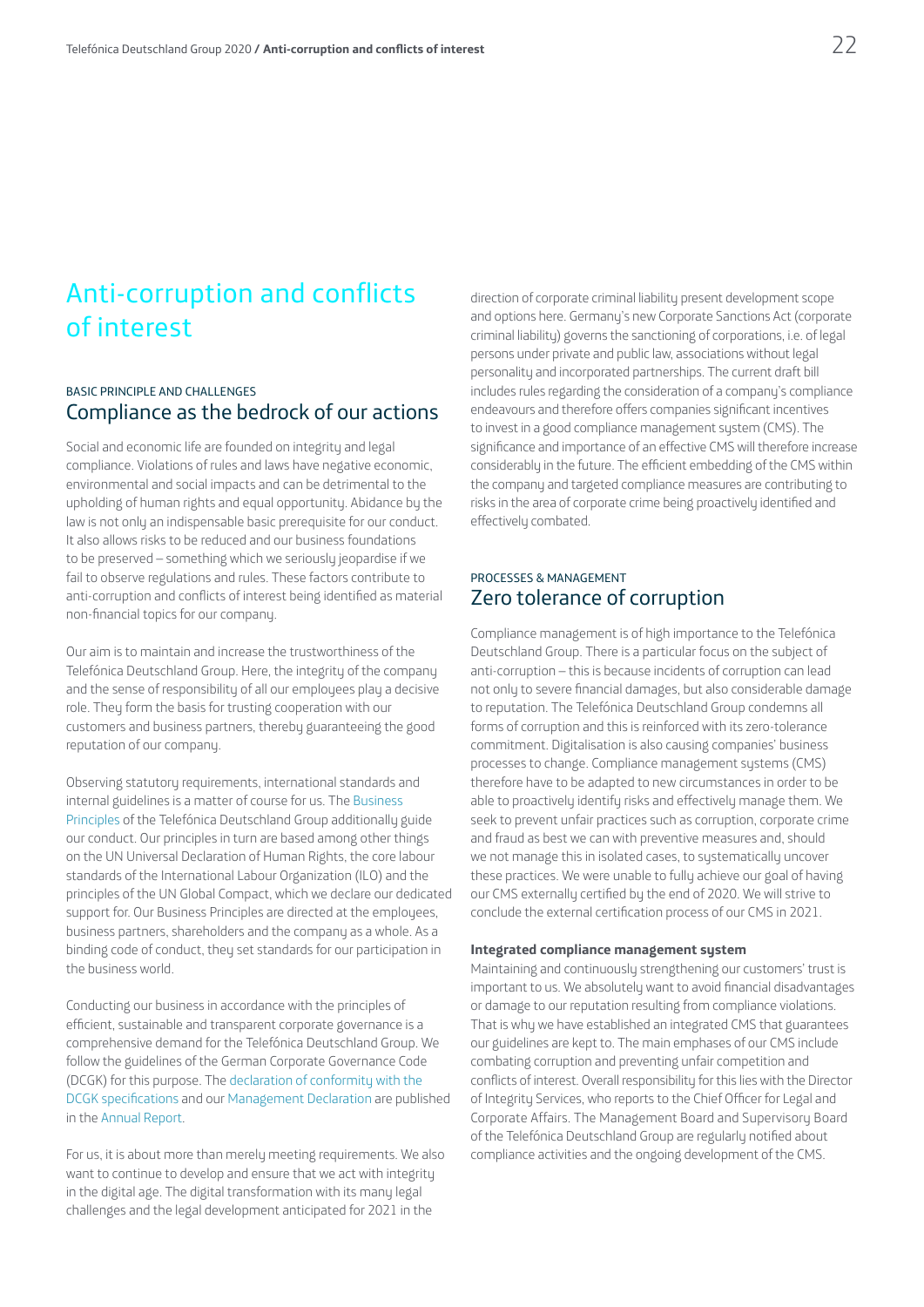All suspected cases of unfair practices such as corruption and the taking and giving of bribes that come to our attention are carefully examined. Substantiated accusations are rigorously pursued and penalties are imposed accordingly. The integrated CMS system helps detect cases of corruption throughout the company and prevent them to the fullest extent possible using suitable measures. Here, we define cases of corruption as any form of misuse of a professional position to obtain unauthorised tangible or intangible advantages. We received no reports of suspected cases of corrupt conduct in the reporting year 2020.

#### **T 07** Т

| <b>ANTI-CORRUPTION</b>                                  |             |      |      |      |
|---------------------------------------------------------|-------------|------|------|------|
|                                                         | <b>UNIT</b> | 2020 | 2019 | 2018 |
| Total number of cases of corruption <sup>1</sup> Number |             |      |      |      |

<sup>1</sup> Confirmed suspected cases that led to measures related to labour law or sanctions.

We have moreover defined clear guidelines and specifications for the most important compliance topics that affect daily business. In addition to the [Business Principles,](https://www.telefonica.de/geschaeftsgrundsaetze) they include corruption prevention and competition law guidelines, guidelines on how to handle invitations, gifts, conflicts of interest and incentives, and the Telefónica Deutschland Group's [Human Rights Policy.](https://www.telefonica.de/file/public/1016/26092019-Human-Rights-Policy-Telefonica-Deutschland-Group-english.pdf?attachment=1) Regulations relating to the procurement of services also apply, such as how to conduct business with service providers. We also produced a new policy for our whistle-blower channel in the reporting year 2020 to guarantee the legally watertight and responsible handling of tip-offs, complaints and anonymous reports from stakeholders who are potentially affected.

### STRATEGIC PRIORITIES Involving stakeholders in prevention

Keeping our employees closely involved is essential to implementing our compliance measures. We achieve this through explanatory communication as well as surveys and training. Our business partners and suppliers are also subject to binding specifications, such as the [Supply Chain Sustainability Policy](http://www.telefonica.de/supply-chain-sustainability-policy-en) and an [anti-corruption declaration](https://www.telefonica.de/richtlinie-zur-korruptionspraevention-en) to which they have to consent in order to be commissioned with work.

To sustainably sensitise our employees to these important issues, we conduct, among other things, compliance training courses online and at set intervals of between one and three years. There is mandatory participation in training on the Business Principles, data protection, information security and Germany's General Act on Equal Treatment (AGG). Our executives on the top management level are likewise required to commit to complying with our Business Principles and anti-corruption guidelines and are given training on this.

Participation in training is monitored by the human resources system Success Factors. All employees receive automatic reminder emails as soon as they are due for mandatory training. Upon completion of the training, an electronic certificate attesting to the employee's successful participation is added to the system. The current level of training is reported to the Audit Committee, a Supervisory Board body, once per quarter. The Management Board likewise receives a quarterly report on the status of the conducting of mandatory compliance training, broken down by Management Board areas of responsibility. We continually review our training concept and adapt it to current developments and the actual needs.

In addition, there is regular communication on topics relevant to corruption, for example emails and information on the intranet. If required, the Compliance department can offer employees and bodies such as the works council advice on all matters concerning ethical conduct and acting with integrity. We carry out occasion-related and process-accompanying examinations and consultations with regard to potential compliance risks. The Internal Audit department and external auditors regularly audit the CMS as well as our measures for preventing corruption. Our staff are also surveyed regarding the quality and effectiveness of the CMS. In 2020 we conducted a risk assessment for the subsections of corruption and conflicts of interest, subsequently deriving measures for further improvement in these areas. For example, we intend to offer e-learning specifically on the topic of anti-corruption and conflicts of interest for certain risk areas in 2021. We will additionally produce FAQ for all the employees on the topic of dealing with officials and will fine-tune the definition of an "official" in the anti-corruption guidelines, as some uncertainty has been ascertained among the employees in this regard. We consider these measures to be important as business-related contact with officials calls for particular sensitivity with regard to possible corruption risks.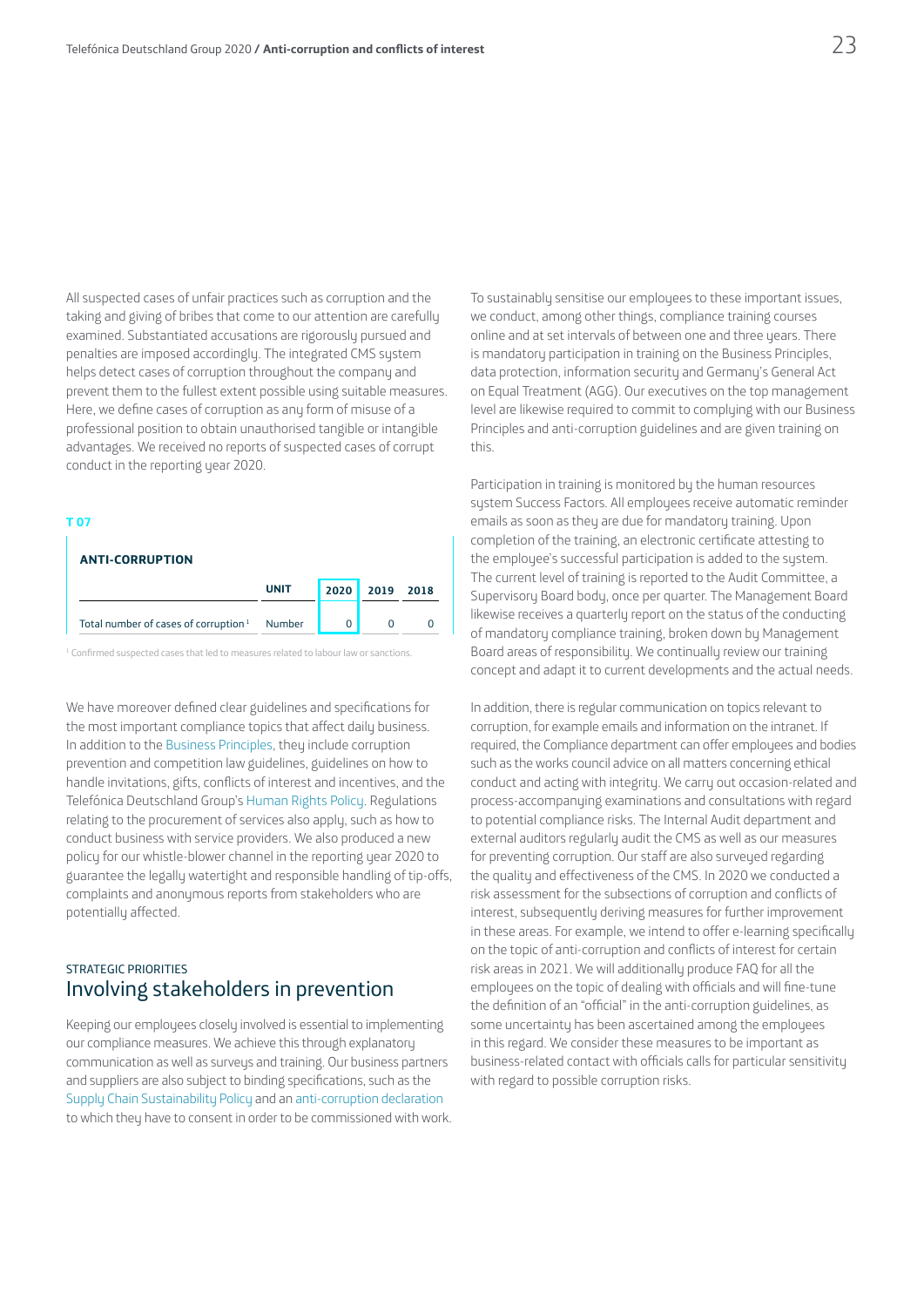# <span id="page-23-0"></span>**INDEPENDENT PRACTITIONER'S REPORT**

## Independent Practitioner's Report on a Limited Assurance Engagement on Non-financial Reporting

#### **To Telefónica Deutschland Holding AG, Munich**

We have performed a limited assurance engagement on the combined separate non-financial report pursuant to §§ (Articles) 289b Abs. (paragraph) 3 and 315b Abs. 3 HGB ("Handelsgesetzbuch": "German Commercial Code") of Telefónica Deutschland Holding AG, Munich, (hereinafter the "Company") for the period from 1 January to 31 December 2020 (hereinafter the "Non-financial Report").

#### **Responsibilities of the Executive Directors**

The executive directors of the Company are responsible for the preparation of the Non-financial Report in accordance with §§ 315c in conjunction with 289c to 289e HGB.

This responsibility of Company's executive directors includes the selection and application of appropriate methods of non-financial reporting as well as making assumptions and estimates related to individual non-financial disclosures which are reasonable in the circumstances. Furthermore, the executive directors are responsible for such internal control as they have considered necessary to enable the preparation of a Non-financial Report that is free from material misstatement whether due to fraud or error.

#### **Independence and Quality Control of the Audit Firm**

We have complied with the German professional provisions regarding independence as well as other ethical requirements.

Our audit firm applies the national legal requirements and professional standards – in particular the Professional Code for German Public Auditors and German Chartered Auditors ("Berufssatzung für Wirtschaftsprüfer und vereidigte Buchprüfer": "BS WP/vBP") as well as the Standard on Quality Control 1 published by the Institut der Wirtschaftsprüfer (Institute of Public Auditors in Germany; IDW): Requirements to quality control for audit firms (IDW Qualitätssicherungsstandard 1: Anforderungen an die Qualitätssicherung in der Wirtschaftsprüferpraxis – IDW QS 1) – and accordingly maintains a comprehensive system of quality control

including documented policies and procedures regarding compliance with ethical requirements, professional standards and applicable legal and regulatory requirements.

#### **Practitioner's Responsibility**

Our responsibility is to express a limited assurance conclusion on the Non-financial Report based on the assurance engagement we have performed.

Within the scope of our engagement, we did not perform an audit on external sources of information or expert opinions, referred to in the Non-financial Report.

We conducted our assurance engagement in accordance with the International Standard on Assurance Engagements (ISAE) 3000 (Revised): Assurance Engagements other than Audits or Reviews of Historical Financial Information, issued by the IAASB. This Standard requires that we plan and perform the assurance engagement to allow us to conclude with limited assurance that nothing has come to our attention that causes us to believe that the Company's Nonfinancial Report for the period from 1 January to 31 December 2020 has not been prepared, in all material aspects, in accordance with §§ 315c in conjunction with 289c to 289e HGB.

In a limited assurance engagement the assurance procedures are less in extent than for a reasonable assurance engagement, and therefore a substantially lower level of assurance is obtained. The assurance procedures selected depend on the practitioner's judgment.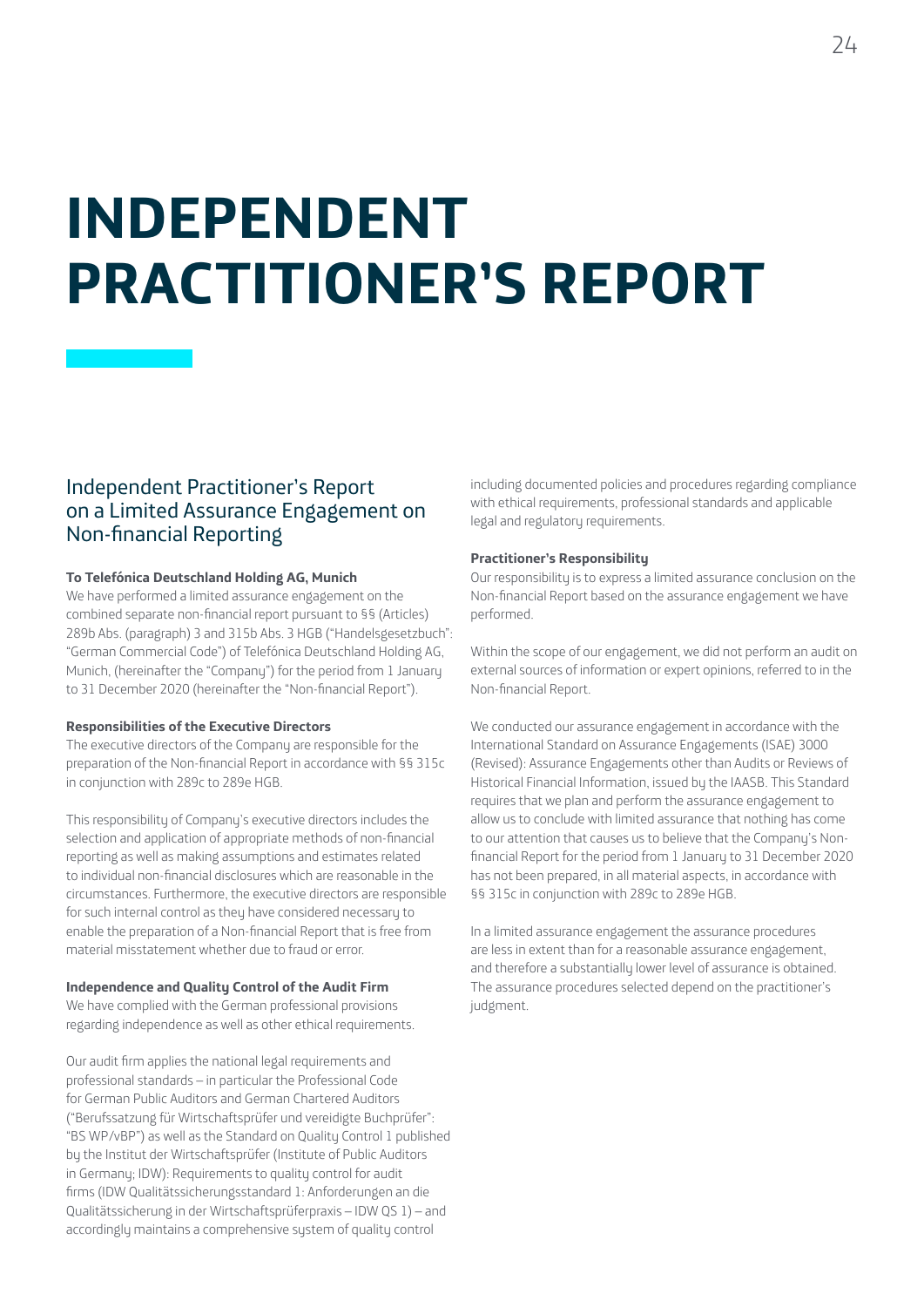Within the scope of our assurance engagement, we performed amongst others the following assurance procedures and further activities:

- Obtaining an understanding of the structure of the sustainability organization and of the stakeholder engagement
- Inquiries of personnel involved in the preparation of the Nonfinancial Report regarding the preparation process, the internal control system relating to this process and selected disclosures in the Non-financial Report
- Identification of the likely risks of material misstatement of the Non-financial Report
- Analytical evaluation of selected disclosures in the Non-financial Report
- Inspection of additional documents and supportive systems
- Comparison of selected disclosures with corresponding data in the financial statements and in the management report
- Evaluation of the presentation of the non-financial information
- Use of the work of a practitioner's verification of energy consumption and greenhouse gas emission indicators according to ISO 14064

#### **Assurance Conclusion**

Based on the assurance procedures performed and assurance evidence obtained, nothing has come to our attention that causes us to believe that the Company's Non-financial Report for the period from 1 January to 31 December 2020 has not been prepared, in all material aspects, in accordance with §§ 315c in conjunction with 289c to 289e HGB.

#### **Intended Use of the Assurance Report**

We issue this report on the basis of the engagement agreed with the Company. The assurance engagement has been performed for purposes of the Company and the report is solely intended to inform the Company about the results of the limited assurance engagement.

The report is not intended for any third parties to base any (financial) decision thereon. Our responsibility lies only with the Company. We do not assume any responsibility towards third parties.

Munich, 18 February 2021

PricewaterhouseCoopers GmbH Wirtschaftsprüfungsgesellschaft

German public auditor (Wirtschaftsprüfer)

Michael Conrad ppa. Annette Daschner